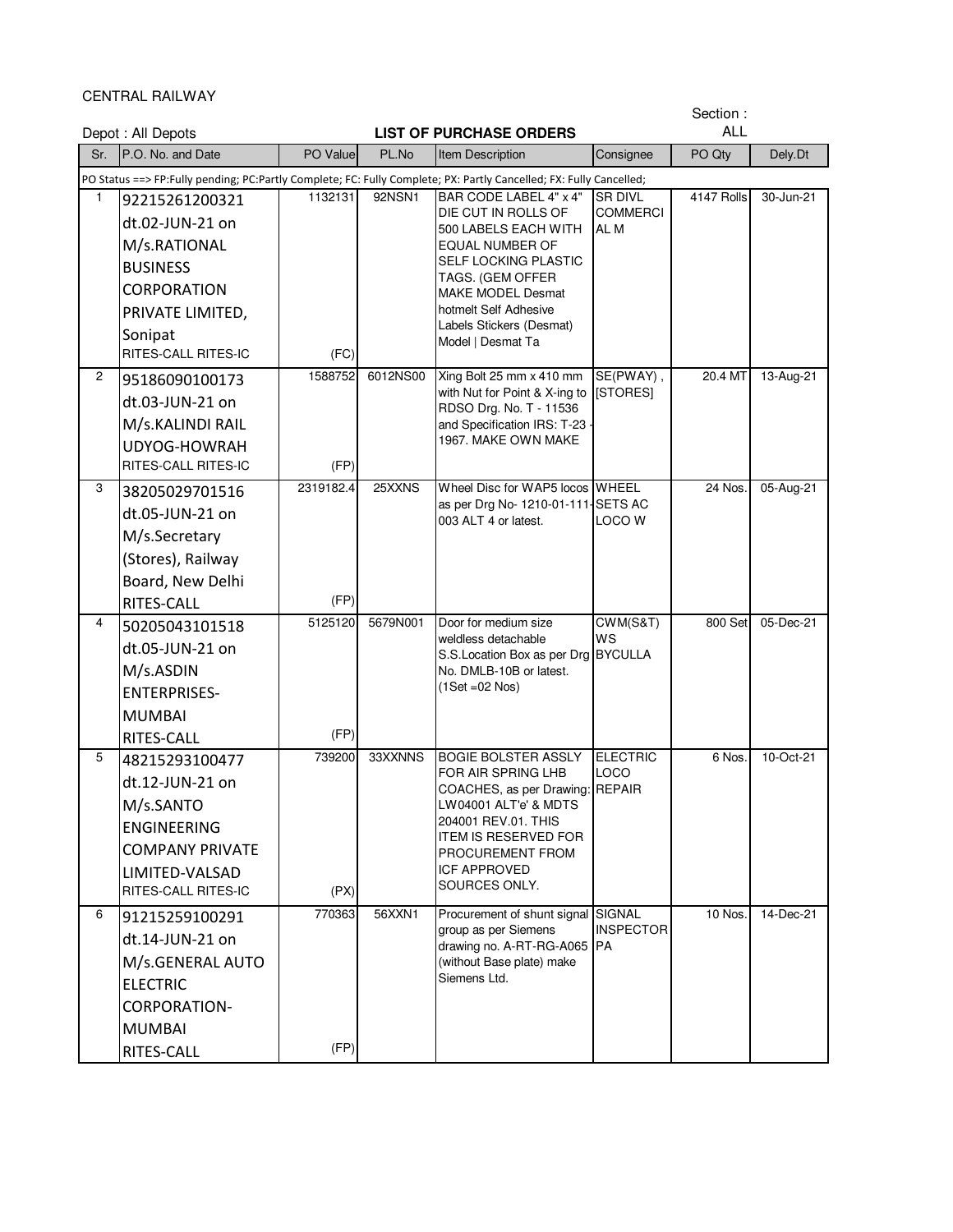| 7<br>8 | 91215163200294<br>dt.17-JUN-21 on<br>M/s.ADDSOFT<br><b>TECHNOLOGIES</b><br>PRIVATE LIMITED-<br><b>CUTTACK</b><br>RITES-CALL<br>60215032101744<br>dt.24-JUN-21 on<br>M/s.SUN MEDICAL<br>SYSTEMS-MUMBAI<br><b>RITES-CALL RITES-IC</b> | 9324000<br>(FP)<br>504000<br>(FP) | 01XXN01<br>8225N01 | Smart card based Automatic SR. DCM<br><b>Ticket Vending Machines</b><br>(ATVMs) KIOSK consisting<br>of Touch Screen, embedded<br>Client, 4K RFID<br>Reader/Writer, Thermal<br>Printer, 1KVA UPS, OS and<br><b>RDBMS License with Three</b><br>years on<br>NON CONTACT<br>TONOMETER FOR USE<br>IN OPTHALMIC OPD FOR<br>COVID-19 AT DR.B.A.M.<br>HOSPITAL, BYCULLA,<br>Make/Brand: Keeler - | <b>PUNE PA</b><br>MD BY                 | 70 Nos.<br>1 Nos. | 18-Aug-21<br>24-Jul-21 |
|--------|-------------------------------------------------------------------------------------------------------------------------------------------------------------------------------------------------------------------------------------|-----------------------------------|--------------------|-------------------------------------------------------------------------------------------------------------------------------------------------------------------------------------------------------------------------------------------------------------------------------------------------------------------------------------------------------------------------------------------|-----------------------------------------|-------------------|------------------------|
| 9      | 48215263100520<br>dt.26-JUN-21 on<br>M/s.EMPRISE<br>MARKETING-<br><b>LUCKNOW</b><br>RITES-CALL                                                                                                                                      | 2817840<br>(FP)                   | 8390N001           | Supply and Fixing of<br>Pavement Markers and<br>Reflective Tape As Per<br>annexure Attached and<br>confirming to specification<br>no. 1 attached. One Set<br>Consist of Total 25 nos, of<br>Pavement Markers and 96                                                                                                                                                                       | <b>STRUCTUR</b><br>AL SHOP<br><b>PR</b> | 100 Set           | 25-Sep-21              |
| 10     | 93215071100228<br>dt.29-JUN-21 on<br>M/s.KAVERI ENAMEL<br>AND ALLIED<br>INDUSTRIES-<br><b>BANGALORE</b><br>RITES-CALL RITES-IC                                                                                                      | 1028370<br>(FP)                   | 9379N01            | Typical structure number<br>plate (100mm size) as per<br>RE Drg. No. RE/33/P/7501<br>Ref. F and RDSO spec. no.<br>ETI/OHE/33 (8/85) or latest<br>(Detail of Location number<br>will be provided after placing<br>of Purchase                                                                                                                                                              | Sr. Section<br>Engineer                 | 3500 Nos.         | 28-Aug-21              |
| 11     | 56215105100603<br>dt.01-JUN-21 on<br>M/s.RSI SWITCHGEAR<br>PVT.LTD.-KOLKATA<br>RITES-CALL                                                                                                                                           | 4874580<br>(FP)                   | 25XXNS             | <b>RESISTANCE UNIT RS (3)</b><br>STEP ASSLY) PUNCHED<br>GRID AS PER CLW SPEC<br>NO. CLW/ES/R-39 ALT-D<br>(DRG NO. CLW/ES/SK-<br>14/R-39.) (MATERIAL TO<br><b>BE PROCURED FROM</b><br><b>CLW APPROVED</b>                                                                                                                                                                                  | CWM(ELW)<br><b>BSL</b>                  | 17 Set            | 29-Nov-21              |
| 12     | 48215300100452<br>dt.02-JUN-21 on<br>M/s.TRADITIONAL<br><b>ENGINEERING</b><br><b>WORKS-HOWRAH</b><br>RITES-CALL                                                                                                                     | 798000<br>(FP)                    | 3052N001           | Material for Modification in<br>Roof for Automobile Carrier<br>to Drg No.<br>RDSO/CG/DRG/20011<br>except item No. 5. One Set<br>Consist of i) Item No. 01<br>Angle 8 x65 x65, L=1250<br>Qty. 04 Nos. ii) Item No. 2                                                                                                                                                                       | <b>STRUCTUR</b><br>AL SHOP<br><b>PR</b> | 95 Set            | 31-Aug-21              |
| 13     | 79215005D01484<br>dt.03-JUN-21 on<br>M/s.VENUS SAFETY<br>AND HEALTH PVT LTD-<br><b>NAVI MUMBAI</b><br>RITES-CALL                                                                                                                    | 1049580<br>(FP)                   | 82XXN0             | N 95 MASKS -<br>SPECIFICATIONS - 1] It<br>should be NIOSH certified<br>and certificate to be<br>attached at the time of<br>submission of offer. 2] It<br>should be Durable quality<br>with adjustable headbands                                                                                                                                                                           | MD BY                                   | 51000 Nos.        | 14-Aug-21              |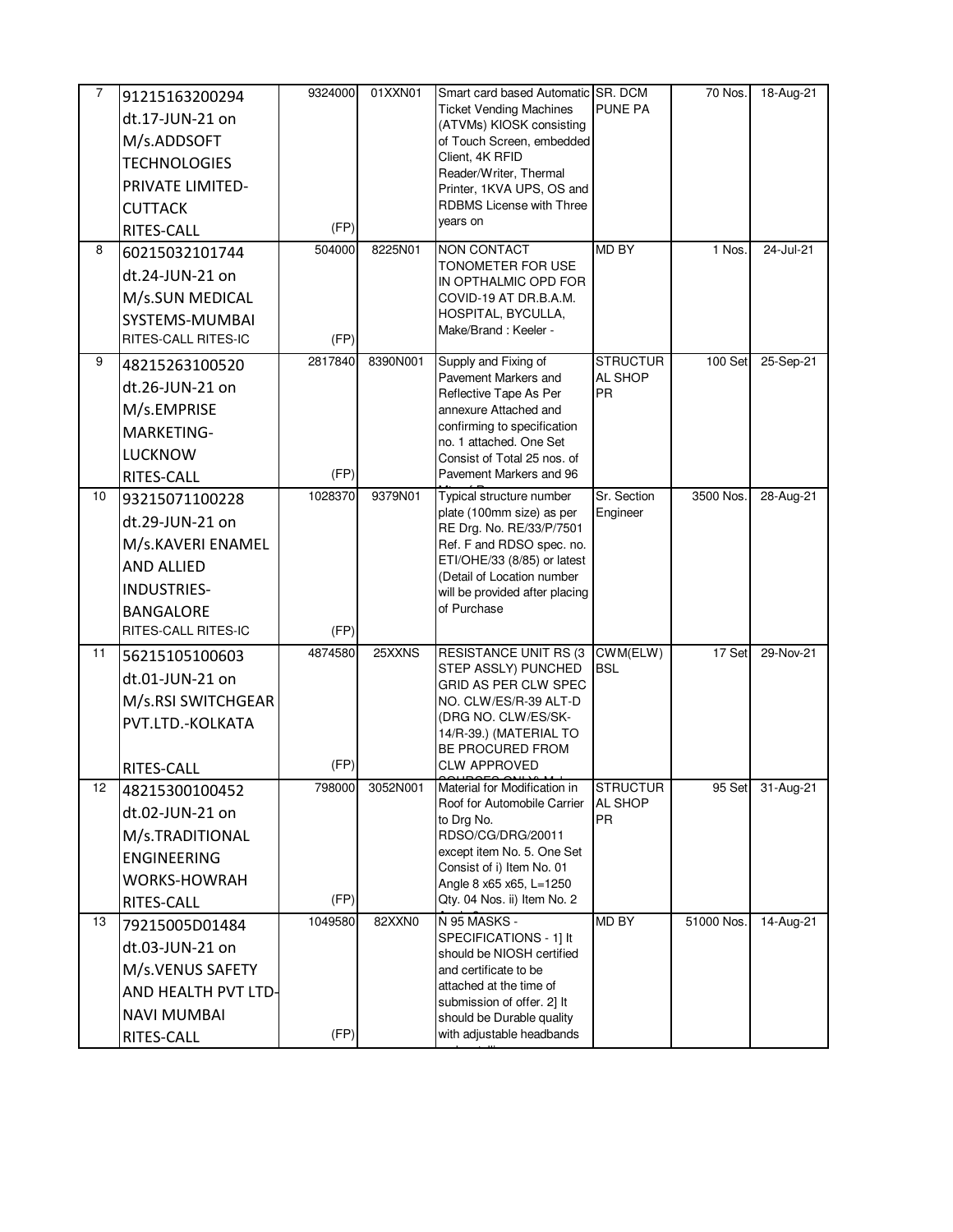| 14<br>15 | 60205020101506<br>dt.04-JUN-21 on<br>M/s.LAB MEDICA<br><b>HEALTHCARE LLP-</b><br><b>MUMBAI</b><br>RITES-CALL RITES-IC<br>90215004701533<br>dt.07-JUN-21 on<br>M/s.Secretary | 9086000<br>(FP)<br>5644290 | 8225N01<br>90749819 | Procurement of Surgical<br>Operating Microscope for<br>Opthalmology/OT<br>Department of Byculla<br>Hospital. Material required<br>as per Specification<br>attached. Make - CARL<br>ZEISS - OPMI LUMERA I<br>LOW ALLOY HIGH<br><b>TENSILE CORROSION</b><br><b>RESISTANT SHEET 2 MM</b><br>THICK X 1250 X 2500 mm ( | MD BY<br><b>STRUCTUR</b><br><b>AL SHOP</b><br><b>PR</b> | 1 Nos<br>1000 QTL | $02$ -Oct-21<br>07-Sep-21 |
|----------|-----------------------------------------------------------------------------------------------------------------------------------------------------------------------------|----------------------------|---------------------|-------------------------------------------------------------------------------------------------------------------------------------------------------------------------------------------------------------------------------------------------------------------------------------------------------------------|---------------------------------------------------------|-------------------|---------------------------|
|          | (Stores), Railway<br>Board, New Delhi<br>RITES-CALL                                                                                                                         | (FP)                       |                     | for Window closing /Doors<br>closing of NMGH Coaches)<br>TO I.R.S.<br><b>SPECIFICATION: M-</b>                                                                                                                                                                                                                    |                                                         |                   |                           |
| 16       | 92215063100344<br>dt.11-JUN-21 on<br>M/s.S K ENTERPRISE-<br>MUMBAI.<br>RITES-CALL                                                                                           | 1130976<br>(FP)            | 83                  | the unique medical<br>identification medical cards<br>printing work of Mumbai<br>division staff. Umid card<br>Specification: Original PVC<br>card with lamination size:W-<br>86 MM, H-54 mm, thickness-<br>1.01 mm (PHOTO ATTA                                                                                    | <b>DRM</b><br><b>IPERSONNE</b><br>L] MB                 | 200000 Nos        | 11-Jun-24                 |
| 17       | 80215006201586<br>dt.12-JUN-21 on<br>M/s.INDIAN OIL<br><b>CORPORATION LTD-</b><br><b>MUMBAI</b><br>RITES-CALL                                                               | 11154509.5<br>(FP)         | 9211N42             | HIGH SPEED DIESEL OIL<br>(HSD) CONFIRMING TO<br>IS:1460 (LATEST<br>REVISION) NOTE: The<br>supply of products will be<br>subject to deviations /<br>relaxations as may be<br>authorised by MOP&NG                                                                                                                  | ASST.<br>EXEC.<br>MECH. EN                              | 168 KLTR          | 31-Dec-21                 |
| 18       | 95215215800203<br>dt.18-JUN-21 on<br>M/s.PCMM, Rail<br>Coach Factory,<br>Kapurthala,<br><b>HUSSAINPUR</b><br>RITES-CALL                                                     | 24000000<br>(FP)           | 3310NXXX            | Complete assembled FIAT<br>bogie for LHB coach of<br>following types/ quantities.<br>(1) LWACCN (02 coach<br>sets) -4 Nos. bogies. (2)<br>LWGSCN (01 Coach Set) -<br>2 Nos. bogies (3) LWGS<br>(01 Coach Set) -2<br>Nos.bogies.                                                                                   | SR.SEC.EN<br>GR/ C&W/<br>AJ                             | 8 Nos.            | 18-Dec-21                 |
| 19       | 56215110100683<br>dt.19-JUN-21 on<br>M/s.D R AUTO<br>INDUSTRIES-NOIDA<br>RITES-CALL                                                                                         | 846236.16<br>(FP)          | 25XXNS              | <b>LED BASED LAMP</b><br>FITTING ASSEMBLY<br>COMPLETE AS PER CLW<br>SPECN.NO. CLW/ES/L-22<br>ALT-F (TO BE<br>PROCURED FROM CLW<br>APPROVED SOURCES                                                                                                                                                                | <b>LIGHT</b><br><b>FITTING</b>                          | 432 Nos.          | 10-Oct-21                 |
| 20       | 95215180100206<br>dt.21-JUN-21 on<br>M/s.RATIONAL<br><b>BUSINESS</b><br><b>CORPORATION PVT</b><br>LTD-DELHI<br>RITES-CALL                                                   | 525690<br>(FP)             | 01XXN1              | Premium Resin Ribbon<br>110mm X 450 Meter INK<br>OUT. Base firm Polyester<br>with ink visibility for mim 2<br>years. Excellent Printability<br>with sharpness and no ink<br>smudging . Good Print<br>Readability and darkness                                                                                     | <b>DCS NGP</b>                                          | 550 Rolls         | 22-Jul-21                 |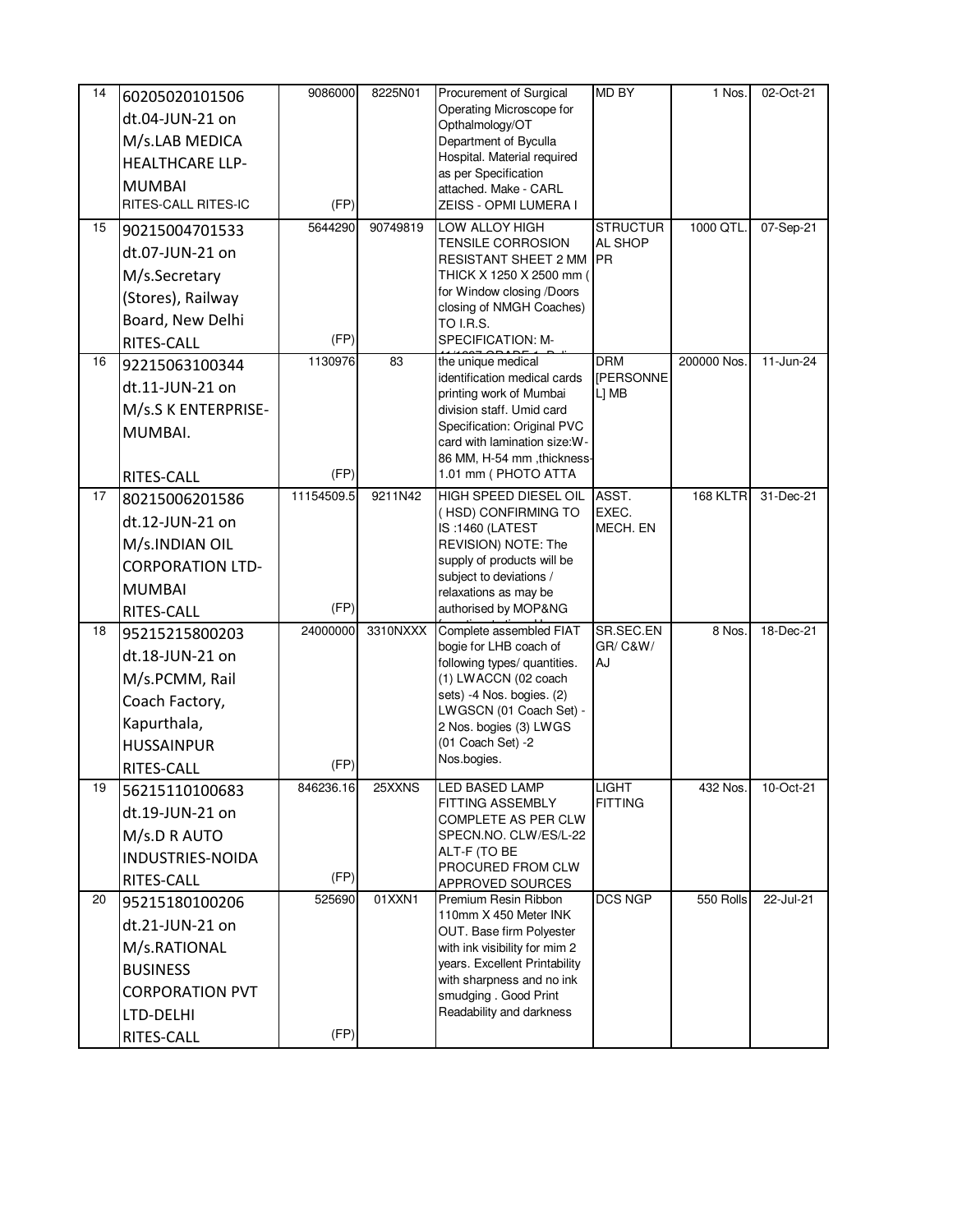| 21 | 27205022101503          | 4343627.2  | 25XXNs   | MODIFIED ZIRCONIUM                                         | <b>SHOP</b>       | 1034 Nos.        | 30-Nov-21 |
|----|-------------------------|------------|----------|------------------------------------------------------------|-------------------|------------------|-----------|
|    | dt.04-JUN-21 on         |            |          | COPPER STAMPING FOR SUPDTT.<br><b>3 PHASE ROTOR TYPE</b>   | <b>COMMUTA</b>    |                  |           |
|    | M/s.APPLIED             |            |          | 6FRA 6068 [SCHEME- I]                                      |                   |                  |           |
|    | <b>ENGINEERING</b>      |            |          | AS PER DRAWING NO.                                         |                   |                  |           |
|    | SERVICES-MUMBAI         |            |          | 4TMW/DRG/3PHASE/008<br>& SPECIFICATION NO.                 |                   |                  |           |
|    | RITES-CALL              | (FP)       |          | RDSO/2008/EL/SPEC/0062                                     |                   |                  |           |
| 22 | 95215054200175          | 531880     | 01XXN001 | Digital slit lamp with inbuilt                             | <b>MS NGP</b>     | 1 Nos.           | 15-Jun-21 |
|    | dt.04-JUN-21 on         |            |          | digital still camera unit with                             |                   |                  |           |
|    | M/s.AKSHAR              |            |          | LED light source, computer<br>system, LED monitor, printer |                   |                  |           |
|    | MARKETING-VASAI         |            |          | and all other accessories as                               |                   |                  |           |
|    |                         |            |          | per specifications.Accepted                                |                   |                  |           |
|    | (WEST)                  | (FP)       |          | as per GeM Contract: OP                                    |                   |                  |           |
| 23 | RITES-CALL              | 626080     | 54NS     | Portable Train Detection and SSE(BRIDG                     |                   | 5 Nos.           | 05-Sep-21 |
|    | 60215024101520          |            |          | alarm (POTA) systems at                                    | E) BYCULLA        |                  |           |
|    | dt.05-JUN-21 on         |            |          | important bridges for safety                               |                   |                  |           |
|    | M/s.AUTOLITE            |            |          | of staff for all five divisions<br>of Central Railway.     |                   |                  |           |
|    | ENTERPRISE-RAJKOT       |            |          | Make/Brand- OTPL or                                        |                   |                  |           |
|    |                         |            |          | TRIDENT or ANAND                                           |                   |                  |           |
|    | RITES-CALL              | (FP)       |          | SOLUTION or equivalent Ite                                 |                   |                  |           |
| 24 | 92215279100334          | 634798.08  | 4517N1   | Maintenance free VRLA<br>Batteries sets of 48 Volt 200 CLA | TCI (HF)          | 7 Nos.           | 30-Aug-21 |
|    | dt.08-JUN-21 on         |            |          | AH Capacity as per RDSO                                    |                   |                  |           |
|    | M/s.PACIFIC             |            |          | Specs IRS:S.93/96(A) with                                  |                   |                  |           |
|    | <b>MARKETING-NASIK</b>  |            |          | amendment .01 or latest.<br>Each battery set shall be of   |                   |                  |           |
|    | RITES-CALL              | (FP)       |          | 24 Batteries of 2 Volt 200                                 |                   |                  |           |
| 25 | 95215142100188          | 657440     | 00XXN001 | CR System without printer<br>for use of X-Ray department   | <b>MS NGP</b>     | 1 Nos            | 09-Aug-21 |
|    | dt.09-JUN-21 on         |            |          | make Carestream model                                      |                   |                  |           |
|    | M/s.CARESTREAM          |            |          | Vitaflex inclusive of image                                |                   |                  |           |
|    | <b>HEALTH INDIA PVT</b> |            |          | reader-<br>1.Console/workstation-                          |                   |                  |           |
|    | LTD-MUMBAI              |            |          | 1, casettes and screen 2                                   |                   |                  |           |
|    | RITES-CALL              | (FP)       |          | each of size 14*17 inches                                  |                   |                  |           |
| 26 | 80215006201585          | 73765833.8 | 9211N42  | <b>HIGH SPEED DIESEL OIL</b>                               | ASST.             | <b>1111 KLTR</b> | 31-Dec-21 |
|    | dt.12-JUN-21 on         |            |          | (HSD) CONFIRMING TO<br>IS:1460 (LATEST                     | EXEC.<br>MECH. EN |                  |           |
|    | M/s.INDIAN OIL          |            |          | REVISION) NOTE: The                                        |                   |                  |           |
|    | <b>CORPORATION LTD-</b> |            |          | supply of products will be                                 |                   |                  |           |
|    | <b>MUMBAI</b>           |            |          | subject to deviations /<br>relaxations as may be           |                   |                  |           |
|    | RITES-CALL              | (FP)       |          | authorised by MOP&NG                                       |                   |                  |           |
| 27 | 80215006201593          | 7363032.54 | 9211N42  | HIGH SPEED DIESEL OIL                                      | ASST.             | <b>113 KLTR</b>  | 31-Dec-21 |
|    | dt.12-JUN-21 on         |            |          | (HSD) CONFIRMING TO<br>IS:1460 (LATEST                     | EXEC.<br>MECH. EN |                  |           |
|    | M/s.HINDUSTAN           |            |          | REVISION) NOTE: The                                        |                   |                  |           |
|    | PETROLEUM               |            |          | supply of products will be                                 |                   |                  |           |
|    | <b>CORPORATION</b>      |            |          | subject to deviations /<br>relaxations as may be           |                   |                  |           |
|    | LIMITED-MUMBAI          |            |          | authorised by MOP&NG                                       |                   |                  |           |
|    | RITES-CALL              | (FP)       |          | from time to time. However                                 |                   |                  |           |
| 28 | 80215006201595          | 15898942.4 | 9211N42  | HIGH SPEED DIESEL OIL                                      | ASST.             | <b>244 KLTR</b>  | 31-Dec-21 |
|    | dt.12-JUN-21 on         |            |          | (HSD) CONFIRMING TO                                        | EXEC.             |                  |           |
|    | M/s.NAYARA ENERGY       |            |          | IS:1460 (LATEST<br>REVISION) NOTE: The                     | MECH. EN          |                  |           |
|    | LIMITED-MUMBAI          |            |          | supply of products will be                                 |                   |                  |           |
|    |                         |            |          | subject to deviations /<br>relaxations as may be           |                   |                  |           |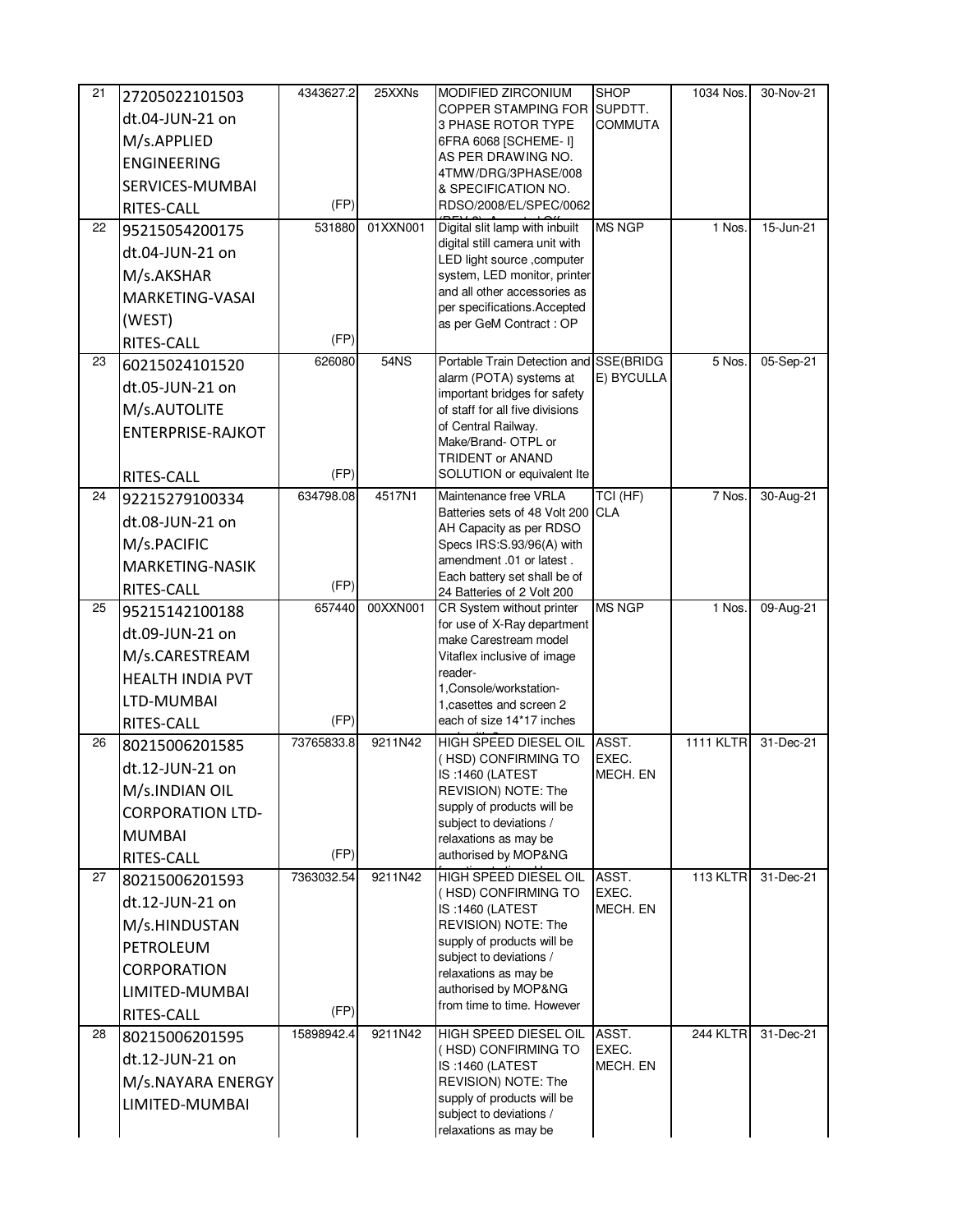|    | RITES-CALL                | (FP)       |          | authorised by MOP&NG                                     |                        |             |             |
|----|---------------------------|------------|----------|----------------------------------------------------------|------------------------|-------------|-------------|
| 29 | 95215182100210            | 584100     | 01XXN001 | <b>SMC</b> (Station Management                           | DCS NGP                | 11 Nos.     | 14-Aug-21   |
|    | dt.22-JUN-21 on           |            |          | Console) Terminal for<br>installation of ATVM's (        |                        |             |             |
|    | M/s.DCYGNUS               |            |          | <b>Details Technical</b>                                 |                        |             |             |
|    | <b>AUTOMATES PRIVATE</b>  |            |          | specification is as attached                             |                        |             |             |
|    | LIMITED-NASHIK.           |            |          | herewith below). make own                                |                        |             |             |
|    |                           |            |          | make                                                     |                        |             |             |
|    | RITES-CALL                | (FP)       |          |                                                          |                        |             |             |
| 30 | 92195781100377            | 2786040.32 | 4211N01  | 30 watt LED rechargeable                                 | SR.SECTIO              | 428 Nos.    | $28-Aug-21$ |
|    | dt.29-JUN-21 on           |            |          | flood light fixture having die-                          | N ENG. [EL             |             |             |
|    |                           |            |          | cast alluminium enclosure                                |                        |             |             |
|    | M/s.AADHYA                |            |          | and M.S epoxy powder<br>coated structure designed        |                        |             |             |
|    | <b>ENTERPRISES-</b>       |            |          | for maximum efficiency,                                  |                        |             |             |
|    | <b>MUMBAI</b>             |            |          | rugged construction with                                 |                        |             |             |
|    | RITES-CALL                | (FP)       |          | toughened glass, appro                                   |                        |             |             |
| 31 | 56215107100604            | 983235     | 25XXNS   | <b>MODIFICATION KIT FOR</b><br>MODIFYING SPEED           | SR.SEC.EN<br>G.(PROGRE | 15 Nos.     | 29-Nov-21   |
|    | dt.01-JUN-21 on           |            |          | <b>INDICATOR TYPE MRT-</b>                               | SS                     |             |             |
|    | M/s.MEDHA SERVO           |            |          | 912I TO SPEED                                            |                        |             |             |
|    | <b>DRIVES PRIVATE</b>     |            |          | <b>INDICATOR TYPE MRT-</b><br>922l. 1) Scale Range-0-    |                        |             |             |
|    | LIMITED-HYDERABAD         |            |          | 180KMPH, 2) Working                                      |                        |             |             |
|    |                           |            |          | Voltage-60V-140V DC, 3)                                  |                        |             |             |
|    | <b>RITES-CALL</b>         | (FP)       |          | Mounting Details- Wall<br>Mounted, Medha Part N          |                        |             |             |
| 32 | 56215162100607            | 4880782.08 | 25XXNS   | SILENT BLOCK AS PER                                      | <b>BOGIE AC</b>        | 144 Nos.    | 30-Nov-21   |
|    | dt.02-JUN-21 on           |            |          | FTRTIL's PART NO. D<br>121312-100. Firm offering         | LOCO<br>W/SHOP         |             |             |
|    | M/s.FAIVELEY              |            |          | SILENT BLOC to FTRTIL                                    |                        |             |             |
|    | <b>TRANSPORT RAIL</b>     |            |          | Part Number D121312-100.                                 |                        |             |             |
|    | <b>TECHNOLOGIES INDIA</b> |            |          | Make - 0.                                                |                        |             |             |
|    | LIMITED-HOSUR             |            |          |                                                          |                        |             |             |
|    |                           |            |          |                                                          |                        |             |             |
|    | RITES-CALL RITES-IC       | (FP)       |          |                                                          |                        |             |             |
| 33 | 90215003701532            | 19516000   | 90421048 | Mild Steel Chequered Plates STRUCTUR                     |                        | 350000 Kgs. | 07-Sep-21   |
|    | dt.07-JUN-21 on           |            |          | 6 x 1250 x 2500 mm to the                                | <b>AL SHOP</b>         |             |             |
|    | M/s.Secretary             |            |          | Specification IS: 3502: 2009 PR<br>Type - A/WT. Delivery |                        |             |             |
|    | (Stores), Railway         |            |          | Schedule: 210000 Kgs. to                                 |                        |             |             |
|    | Board, New Delhi          |            |          | be delivered at Dy. CMM (                                |                        |             |             |
|    | RITES-CALL                | (FP)       |          | M) Parel and 140000 Kgs.<br>to be delivered at           |                        |             |             |
| 34 | 90215003701556            | 4956000    | 90421048 | Mild Steel Chequered Plates STRUCTUR                     |                        | 100000 Kgs. | 31-Jul-21   |
|    | dt.09-JUN-21 on           |            |          | 6 x 1250 x 2500 mm to the                                | AL SHOP                |             |             |
|    | M/s.STEEL                 |            |          | Specification IS: 3502: 2009 PR<br>Type - A/WT. Delivery |                        |             |             |
|    | <b>AUTHORITY OF INDIA</b> |            |          | Schedule: 210000 Kgs. to                                 |                        |             |             |
|    |                           |            |          | be delivered at Dy. CMM (                                |                        |             |             |
|    | LIMITED-KOLKATA           |            |          | M) Parel and 140000 Kgs.<br>to be delivered at           |                        |             |             |
|    |                           | (FP)       |          |                                                          |                        |             |             |
| 35 | RITES-CALL                | 6740000    | 3031N01  | Complete assembled FIAT                                  | <b>SENIOR</b>          | 1 Set       | 30-Sep-21   |
|    | 38215005801702            |            |          | Bogie (01 Set consist of 02                              | <b>SECTION</b>         |             |             |
|    | dt.21-JUN-21 on           |            |          | bogies) for LHB coaches as                               | ENGI                   |             |             |
|    | M/s.ICF Headquartes,      |            |          | per RCF Drg. No. 667-00-<br>001-000-01 Anx-3 Alt. Nil    |                        |             |             |
|    | Chennai                   |            |          | (140 KN Non-AC Air Spring                                |                        |             |             |
|    |                           |            |          | FIAT Bogie complete)                                     |                        |             |             |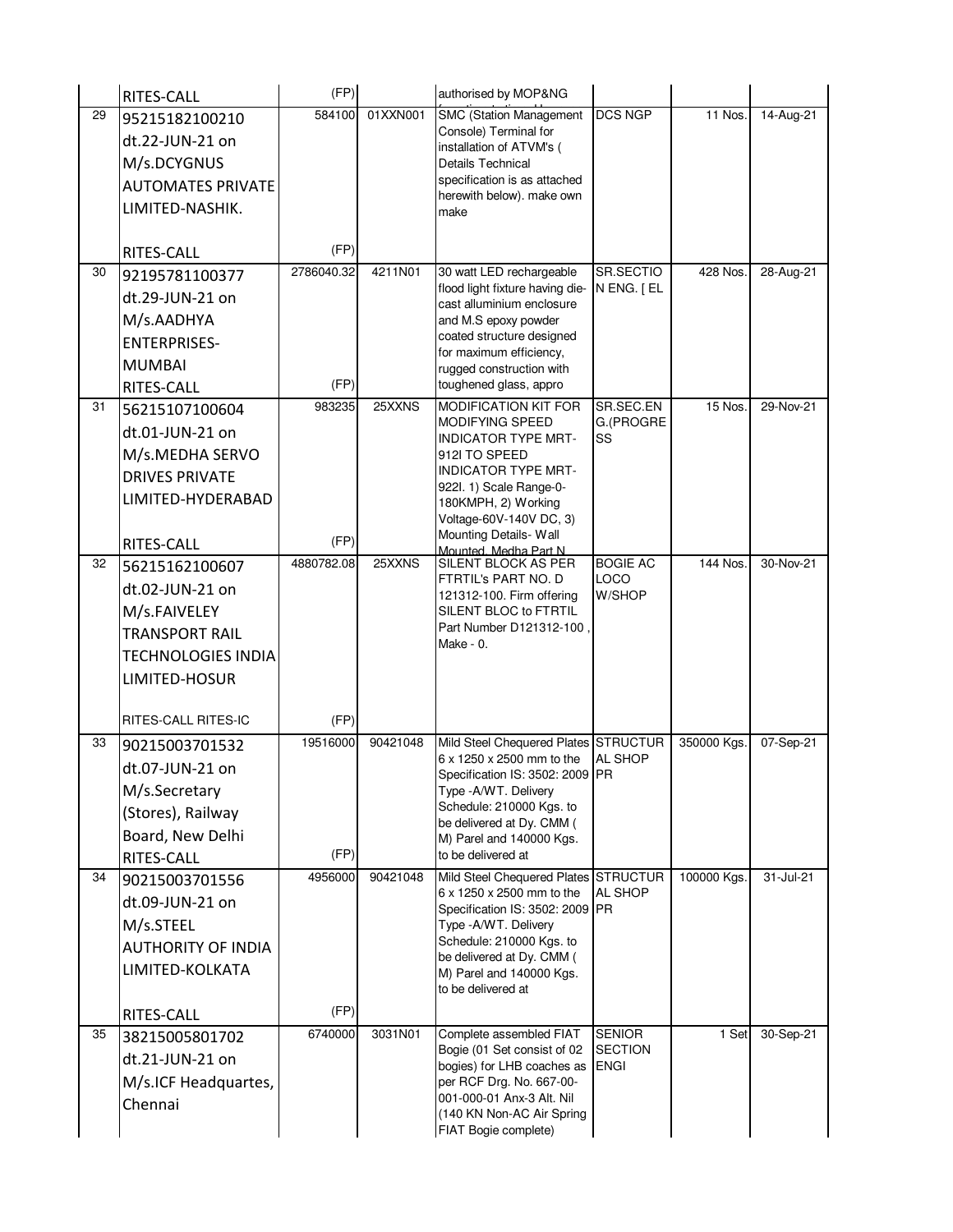|    | RITES-CALL              | (FP)     |          |                                                                  |                 |            |           |
|----|-------------------------|----------|----------|------------------------------------------------------------------|-----------------|------------|-----------|
| 36 | 46215064100081          | 566400   | 31XXNNS  | TWIN TOWER HEATLESS SR, DEE, [TR                                 |                 | 3 Nos.     | 21-Apr-22 |
|    | dt.23-JUN-21 on         |          |          | <b>TYPE REGENERATIVE</b><br>AIR DRYER FOR AC-EMU.                | S] CLA          |            |           |
|    | M/s.KNORR-BREMSE        |          |          | AS PER KBIL PART NO -                                            |                 |            |           |
|    | <b>INDIA PVT. LTD.-</b> |          |          | 1183699/12110, FIRM'S                                            |                 |            |           |
|    | PALWAL                  |          |          | OFFER :Twin Tower                                                |                 |            |           |
|    | RITES-CALL              | (FP)     |          | Heatless type Regenerative<br>Air Dryer for AC-EMU to            |                 |            |           |
| 37 | 60205063101754          | 7329830  | 8225N01  | operating laparoscope                                            | <b>MS NGP</b>   | 1 Nos.     | 25-Sep-21 |
|    | dt.25-JUN-21 on         |          |          | (complete set) with all                                          |                 |            |           |
|    | M/s.OM SAI              |          |          | accessaries as per technical<br>specifications attached with     |                 |            |           |
|    |                         |          |          | tender schedule                                                  |                 |            |           |
|    | SURGICALS-MUMBAI        |          |          |                                                                  |                 |            |           |
|    | RITES-CALL              | (FP)     |          |                                                                  |                 |            |           |
| 38 | 42215007101785          | 908010   | 3559N01  | Class-D Amplifier Card for                                       | Sr.DEE          | 27 Nos.    | 30-Sep-21 |
|    | dt.26-JUN-21 on         |          |          | Coach Controller of PIS                                          | (TRS)           |            |           |
|    | M/s.DARSHAN SALES       |          |          | system in Siemens EMU<br>Rakes as per M/s. PT                    | <b>SANPADA</b>  |            |           |
|    | <b>CORPORATION-</b>     |          |          | <b>Communication Systems</b>                                     |                 |            |           |
|    | <b>MUMBAI</b>           |          |          | Pvt. Ltd. Part No-                                               |                 |            |           |
|    |                         |          |          | 33.92.6631.                                                      |                 |            |           |
|    | RITES-CALL              | (FP)     |          |                                                                  |                 |            |           |
| 39 | 92215241100380          | 1218822  | 56XXNS01 | Track Oscillator F5 Siemens Sr. Section                          |                 | 60 Nos.    | 28-Feb-22 |
|    | dt.29-JUN-21 on         |          |          | type S-25432-A1-A4 for                                           | Engineer        |            |           |
|    | M/s.GENERAL AUTO        |          |          | AWS Siemens make.<br>MAKE; SIEMENS.                              |                 |            |           |
|    | <b>ELECTRIC</b>         |          |          | <b>ACCEPTED MAKE FOR</b>                                         |                 |            |           |
|    | <b>CORPORATION-</b>     |          |          | <b>SIEMENS</b>                                                   |                 |            |           |
|    | <b>MUMBAI</b>           |          |          |                                                                  |                 |            |           |
|    | RITES-CALL              | (FP)     | 56XXNS02 | Track Oscillator F1/F2                                           |                 |            |           |
|    |                         |          |          | Siemens type S-25432-A1-                                         |                 |            |           |
|    |                         |          |          | A3 for AWS Siemens make.<br><b>MAKE: SIEMENS</b>                 |                 |            |           |
|    |                         |          |          | <b>ACCEPTED MAKE FOR</b>                                         | Sr. Section     |            |           |
|    |                         |          |          | <b>SIEMENS</b>                                                   | Engineer        | 60 Nos.    | 28-Feb-22 |
| 40 | 95186088100222          | 2647920  | 6012NS00 | Xing Bolt 25 mm x 340 mm                                         | SE(PWAY),       | 34 MT      | 08-Sep-21 |
|    | dt.29-JUN-21 on         |          |          | with Nut for Point & X-ing to [STORES]<br>RDSO Drg. No. T- 11529 |                 |            |           |
|    | M/s.KALINDI RAIL        |          |          | and Specification IRS: T-23                                      |                 |            |           |
|    | UDYOG-HOWRAH            |          |          | 1967. MAKE OWN MAKE                                              |                 |            |           |
|    | RITES-CALL              | (FP)     |          |                                                                  |                 |            |           |
| 41 | 80215011201557          | 13279000 | 9379N01  | High Speed Diesel Oil                                            | SE(PWAY)        | 200000 LTR | 31-Mar-22 |
|    | dt.09-JUN-21 on         |          |          | (Automotive Diesel fuel),<br>conforming to IS: 1460-2005         | <b>MMR</b>      |            |           |
|    | M/s.INDIAN OIL          |          |          | (5th revision or latest) along                                   |                 |            |           |
|    | <b>CORPORATION LTD-</b> |          |          | with the following conditions.                                   |                 |            |           |
|    | <b>MUMBAI</b>           |          |          | Property: Particular matter<br>Test Method DIN 51419-            |                 |            |           |
|    | RITES-CALL              | (FP)     |          | 1983, Limit:                                                     |                 |            |           |
| 42 | 92215281100341          | 2443721  | 92NSN1   | <b>RIBBONS FOR</b>                                               | <b>SR DIVL</b>  | 700 Nos.   | 10-Jul-21 |
|    | dt.10-JUN-21 on         |          |          | PRINTRONIX MAKE LINE                                             | <b>COMMERCI</b> |            |           |
|    | M/s.PAT AND             |          |          | MATRIX PRINTER P-8010<br>WITH PART NO 256109-                    | AL M            |            |           |
|    | COMPANY-MUMBAI          |          |          | 104 IN                                                           |                 |            |           |
|    |                         |          |          | MANUFACTURER'S<br>ORIGINAL PACKING                               |                 |            |           |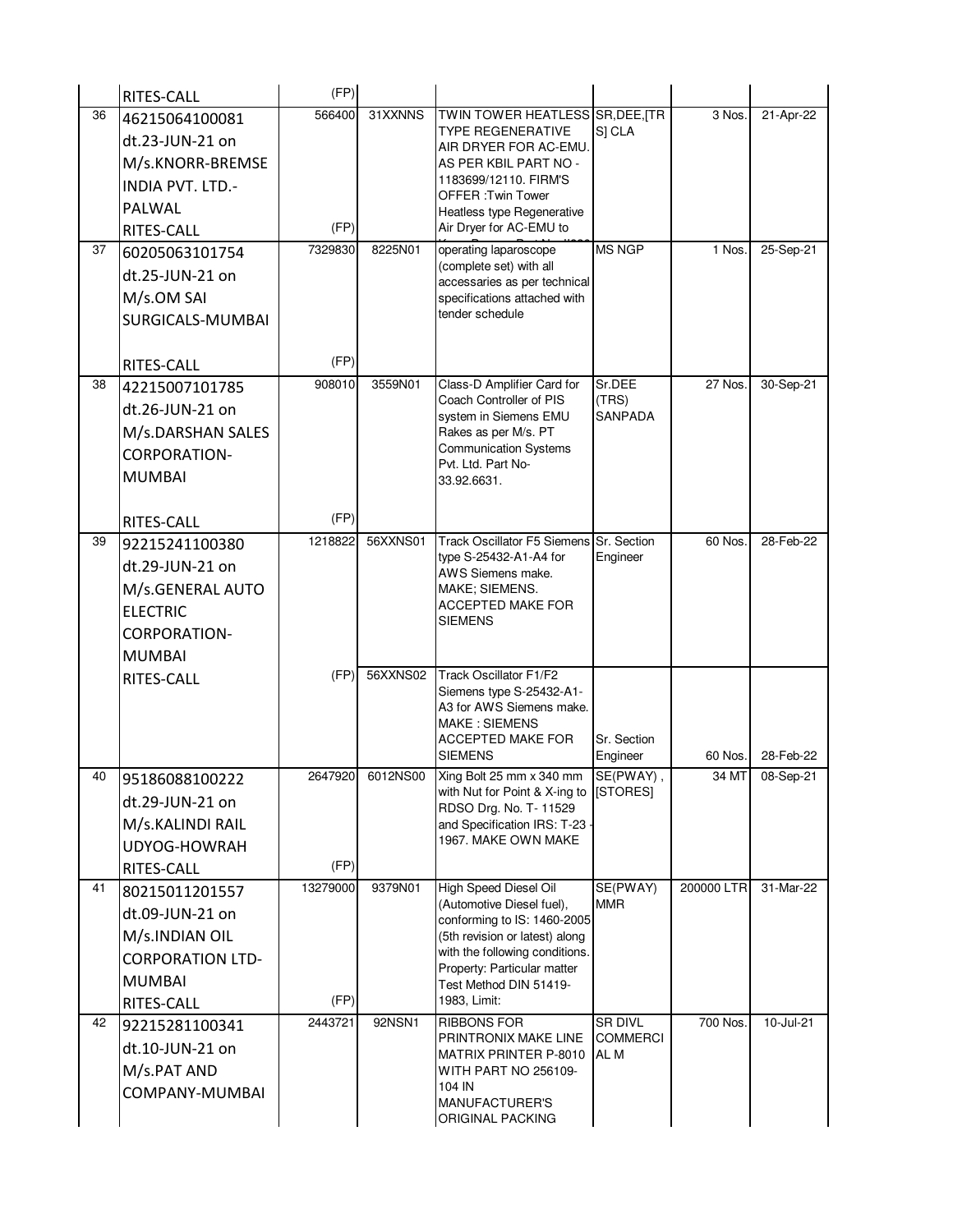|    | <b>RITES-CALL</b>          | (FC)              |         |                                                                    |                                |                 |           |
|----|----------------------------|-------------------|---------|--------------------------------------------------------------------|--------------------------------|-----------------|-----------|
| 43 | 80215006201589             | 23748072.6        | 9211N42 | HIGH SPEED DIESEL OIL                                              | ASST.                          | 370 KLTR        | 31-Dec-21 |
|    | dt.12-JUN-21 on            |                   |         | (HSD) CONFIRMING TO<br>IS:1460 (LATEST                             | EXEC.<br>MECH. EN              |                 |           |
|    | M/s.RELIANCE               |                   |         | REVISION) NOTE: The                                                |                                |                 |           |
|    | <b>INDUSTRIES LTD-NAVI</b> |                   |         | supply of products will be                                         |                                |                 |           |
|    | <b>MUMBAI</b>              |                   |         | subject to deviations /<br>relaxations as may be                   |                                |                 |           |
|    | RITES-CALL                 | (FP)              |         | authorised by MOP&NG                                               |                                |                 |           |
| 44 | 80215006201590             | 131063687         | 9211N42 | <b>HIGH SPEED DIESEL OIL</b>                                       | ASST.                          | 2042 KLTR       | 31-Dec-21 |
|    | dt.12-JUN-21 on            |                   |         | (HSD) CONFIRMING TO<br>IS:1460 (LATEST                             | EXEC.<br>MECH. EN              |                 |           |
|    | M/s.RELIANCE               |                   |         | REVISION) NOTE: The                                                |                                |                 |           |
|    | <b>INDUSTRIES LTD-NAVI</b> |                   |         | supply of products will be                                         |                                |                 |           |
|    | <b>MUMBAI</b>              |                   |         | subject to deviations /<br>relaxations as may be                   |                                |                 |           |
|    | RITES-CALL                 | (FP)              |         | authorised by MOP&NG                                               |                                |                 |           |
| 45 | 80215006201591             | 48424861.1        | 9211N42 | HIGH SPEED DIESEL OIL                                              | ASST.                          | <b>731 KLTR</b> | 31-Dec-21 |
|    | dt.12-JUN-21 on            |                   |         | (HSD) CONFIRMING TO<br>IS:1460 (LATEST                             | EXEC.<br>MECH. EN              |                 |           |
|    | M/s.RELIANCE               |                   |         | REVISION) NOTE: The                                                |                                |                 |           |
|    | <b>INDUSTRIES LTD-NAVI</b> |                   |         | supply of products will be<br>subject to deviations /              |                                |                 |           |
|    | <b>MUMBAI</b>              |                   |         | relaxations as may be                                              |                                |                 |           |
|    | RITES-CALL                 | (FP)              |         | authorised by MOP&NG                                               |                                |                 |           |
| 46 | 86215089100135             | 933380            | 4155N01 | Set of connectors for                                              | Sr. Section                    | 35 Set          | 11-Sep-21 |
|    | dt.17-JUN-21 on            |                   |         | implementation of full cab<br>redundancy in three phase            | Engineer                       |                 |           |
|    | M/s.DARSHAN SALES          |                   |         | locomotives. 1. Sub-D plug                                         |                                |                 |           |
|    | <b>CORPORATION-</b>        |                   |         | 15 poles for socket<br>contacts, ABB part no.                      |                                |                 |           |
|    | <b>MUMBAI</b>              |                   |         | HBTB316240R0015-12                                                 |                                |                 |           |
|    |                            |                   |         | Nos. 2. Sub-D plug 25 poles                                        |                                |                 |           |
|    | RITES-CALL RITES-IC        | (FC)              |         | for                                                                |                                |                 |           |
| 47 | 93215095100206             | 559320            | 9379N01 | 132 KV outdoor oil filled<br>current Transformer of Ratio Engineer | Sr. Section                    | 4 Nos.          | 05-Oct-21 |
|    | dt.18-JUN-21 on            |                   |         | 400-200/5A as per RDSO                                             |                                |                 |           |
|    | M/s.TIRUPATI               |                   |         | specification no.                                                  |                                |                 |           |
|    | <b>ENTERPRISES-</b>        |                   |         | ETI/PSI/117 (7/88) with<br>A&C slip no. 1 to 9 or latest           |                                |                 |           |
|    | <b>KOLKATA</b>             |                   |         | with terminal connector.                                           |                                |                 |           |
|    | RITES-CALL RITES-IC        | (FC)              |         | (Note - Firm to be submit                                          |                                |                 |           |
| 48 | 56205414100684             | 1434290           | 25XXNS  | Portable Diesel alternator<br>cum welding set having               | <b>ERECTION</b><br><b>NO.2</b> | 13 Nos.         | 04-Aug-21 |
|    | dt.19-JUN-21 on            |                   |         | auxiliary power capacity of                                        |                                |                 |           |
|    | M/s.HIMALAYAN              |                   |         | 3KVA, 230Volts, single<br>phase AC supply, 50Hz,                   |                                |                 |           |
|    | <b>POWER MACHINES</b>      |                   |         | and welding capability of                                          |                                |                 |           |
|    | MFG CO-DEHRADUN            |                   |         | 175A DC (min) with duty                                            |                                |                 |           |
|    | <b>RITES-CALL RITES-IC</b> |                   |         | cycle of 60%. The engine s                                         |                                |                 |           |
| 49 |                            | (FC)<br>1760371.2 | 25XXNS  | <b>HEXAGONAL THREADED</b>                                          | <b>BOGIE AC</b>                | 320 Nos.        | 17-Dec-21 |
|    | 56215114100685             |                   |         | BOLT (SHANK SCREW)                                                 | LOCO                           |                 |           |
|    | dt.19-JUN-21 on            |                   |         | 30x2 AS PER FTRTIL's                                               | W/SHOP                         |                 |           |
|    | M/s.FAIVELEY               |                   |         | PART NO. D121536-500.<br>Make-0                                    |                                |                 |           |
|    | <b>TRANSPORT RAIL</b>      |                   |         |                                                                    |                                |                 |           |
|    | <b>TECHNOLOGIES INDIA</b>  |                   |         |                                                                    |                                |                 |           |
|    | LIMITED-HOSUR              |                   |         |                                                                    |                                |                 |           |
|    | RITES-CALL                 | (FP)              |         |                                                                    |                                |                 |           |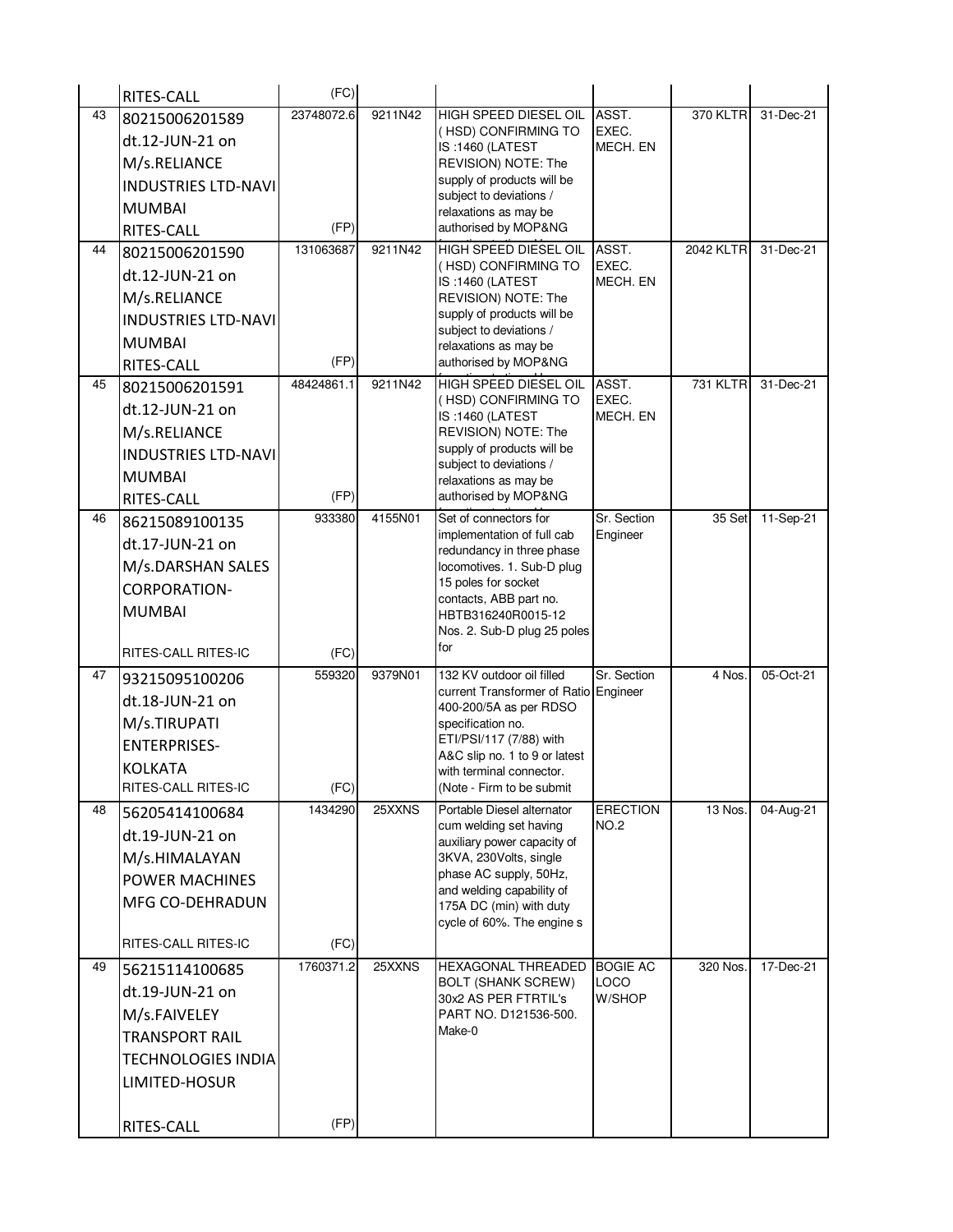| 50 | 91195574100304             | 873200     | <b>25NS</b> | WALL MOUNTED JIB                                          | SR.DME [D]             | 4 Nos.          | $25-Sep-21$ |
|----|----------------------------|------------|-------------|-----------------------------------------------------------|------------------------|-----------------|-------------|
|    | dt.22-JUN-21 on            |            |             | <b>CRANE CHAIN HOST/</b><br>WIRE ROPE WITH                | PA                     |                 |             |
|    | M/s.AJSIM                  |            |             | MOTORIZED TROLLEY,                                        |                        |                 |             |
|    | <b>INDUSTRIAL SERVICES</b> |            |             | CAPACITY 1 TON .AS                                        |                        |                 |             |
|    | PRIVATE LIMITED-           |            |             | PER TECHNICAL<br><b>SPECIFICATION</b>                     |                        |                 |             |
|    | FARIDABAD                  |            |             | ATTACHED.                                                 |                        |                 |             |
|    |                            |            |             |                                                           |                        |                 |             |
|    | RITES-CALL                 | (FP)       |             |                                                           |                        |                 |             |
| 51 | 93215145100172             | 1344000    | 9379N01     | Remdesivir Injection 100<br>Mg. (600 Vials). Offer        | <b>DMO BSL</b>         | 600 Nos.        | 03-Jun-22   |
|    | dt.02-JUN-21 on            |            |             | Accepted :- Make - Ready x                                |                        |                 |             |
|    | M/s.KEPSPHARMA-            |            |             | 100, MFG - Dr. REDDYS.                                    |                        |                 |             |
|    | <b>MUMBAI</b>              |            |             |                                                           |                        |                 |             |
|    | RITES-CALL                 | (FP)       |             |                                                           |                        |                 |             |
| 52 | 27205022101504             | 879831.19  | 25XXNs      | MODIFIED ZIRCONIUM<br>COPPER STAMPING FOR                 | <b>SHOP</b><br>SUPDTT. | $258$ Nos.      | 31-Dec-21   |
|    | dt.04-JUN-21 on            |            |             | 3 PHASE ROTOR TYPE                                        | COMMUTA                |                 |             |
|    | M/s.PRESSMATIC             |            |             | 6FRA 6068 [SCHEME- I]                                     |                        |                 |             |
|    | <b>ENGINEERS INDIA</b>     |            |             | AS PER DRAWING NO.<br>4TMW/DRG/3PHASE/008                 |                        |                 |             |
|    | PRIVATE LIMITED-           |            |             | & SPECIFICATION NO.                                       |                        |                 |             |
|    | <b>COIMBATORE</b>          |            |             | RDSO/2008/EL/SPEC/0062<br>(REV-3).                        |                        |                 |             |
|    | RITES-CALL                 | (FP)       |             |                                                           |                        |                 |             |
| 53 | 50205044101517             | 5062400    | 5679N001    | Sides for medium size<br>weldless detachable              | CWM(S&T)<br>WS         | 800 Set         | 05-Dec-21   |
|    | dt.05-JUN-21 on            |            |             | S.S. Location Box as per Drg BYCULLA                      |                        |                 |             |
|    | M/s.ASDIN                  |            |             | No. DMLB-11B or latest                                    |                        |                 |             |
|    | <b>ENTERPRISES-</b>        |            |             | (1Set = 02 Nos.) (1LH, 1<br>RH)                           |                        |                 |             |
|    | <b>MUMBAI</b>              |            |             |                                                           |                        |                 |             |
|    | RITES-CALL                 | (FP)       |             |                                                           |                        |                 |             |
| 54 | 80215012201535             | 6639500    | 9379N01     | <b>High Speed Diesel Oil</b><br>(Automotive Diesel fuel), | SE(PWAY),<br>[YARD] BS | 100000 LTR      | 31-Mar-22   |
|    | dt.07-JUN-21 on            |            |             | conforming to IS:1460-                                    |                        |                 |             |
|    | M/s.INDIAN OIL             |            |             | 2005 (5th revision or latest)                             |                        |                 |             |
|    | <b>CORPORATION LTD-</b>    |            |             | along with the following<br>conditions. Property:         |                        |                 |             |
|    | <b>MUMBAI</b>              |            |             | Particulate matter, Test                                  |                        |                 |             |
|    | RITES-CALL                 | (FP)       |             | Method: DIN 51419-1983, L                                 |                        |                 |             |
| 55 | 95215068100185             | 1320480    | 3813NX0X    | WIDE JAW ADAPTER TO<br>RDSO DRG.NO.SK-78527,              | SR.SEC.EN<br>GR/ C&W/  | 600 Nos.        | 08-Aug-21   |
|    | dt.08-JUN-21 on            |            |             | ALT-4 & OTHER                                             | AJ                     |                 |             |
|    | M/s.GOLD STAR              |            |             | TECHNICAL                                                 |                        |                 |             |
|    | <b>STEELS PRIVATE</b>      |            |             | <b>REQUIREMENTS</b><br>CONFORMING TO STR                  |                        |                 |             |
|    | LIMITED-RAIPUR             |            |             | NO.AB/RB-39-                                              |                        |                 |             |
|    | RITES-CALL                 | (FP)       |             | 2002, REV.3, READ WITH                                    |                        |                 |             |
| 56 | 80215006201573             | 36470348.5 | 9211N42     | HIGH SPEED DIESEL OIL<br>(HSD) CONFIRMING TO              | ASST.<br>EXEC.         | <b>568 KLTR</b> | 31-Oct-21   |
|    | dt.10-JUN-21 on            |            |             | IS:1460 (LATEST                                           | MECH. EN               |                 |             |
|    | M/s.HINDUSTAN              |            |             | REVISION) NOTE: The                                       |                        |                 |             |
|    | PETROLEUM                  |            |             | supply of products will be<br>subject to deviations /     |                        |                 |             |
|    | <b>CORPORATION</b>         |            |             | relaxations as may be                                     |                        |                 |             |
|    | LIMITED-MUMBAI             |            |             | authorised by MOP&NG<br>from time to time. However        |                        |                 |             |
|    | RITES-CALL                 | (FP)       |             |                                                           |                        |                 |             |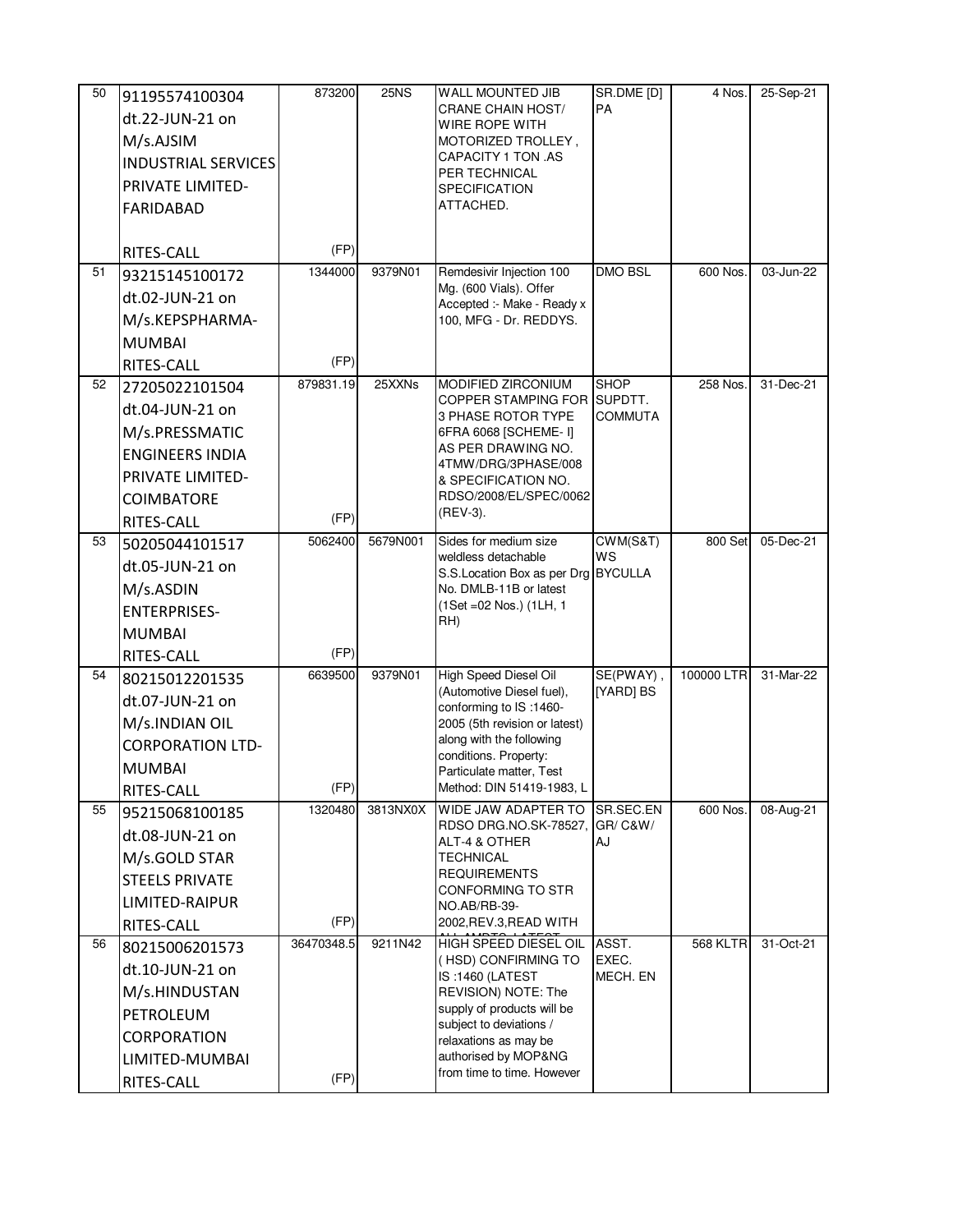| 57<br>58 | 85215168100525<br>dt.12-JUN-21 on<br>M/s.BOMBARDIER<br><b>TRANSPORTATION</b><br><b>INDIA PRIVATE</b><br>LIMITED-NEW DELHI<br>RITES-CALL<br>85205648100526 | 3849480.96<br>(FP)<br>1909240 | 25XXNS<br>45XXNS | Intermediate Overhauling kit Sr. Section<br>(VIOH), Drawing No. 3EYC- Engineer<br>400498 R1 for Single Bottle<br>VCB type BVAC25.10 M07<br>MRVC II project of make<br>BTIPL (1 set consist of 15<br>items having 168 Nos. & 4.0<br>Kg Molecular Sie<br>310V/220 A CCCV Battery | SR. SECT.                                | 52 Set<br>2 Nos. | 12-Mar-22<br>12-Oct-21 |
|----------|-----------------------------------------------------------------------------------------------------------------------------------------------------------|-------------------------------|------------------|--------------------------------------------------------------------------------------------------------------------------------------------------------------------------------------------------------------------------------------------------------------------------------|------------------------------------------|------------------|------------------------|
|          | dt.12-JUN-21 on<br>M/s.SIGNOTRON<br>(INDIA) PVT.LTD.-<br><b>KOLKATA</b><br>RITES-CALL RITES-IC                                                            | (FP)                          |                  | Charger Type - 4 as per<br>RDSO Specification No.<br>RDSO/PE/SPEC/AC/0008<br>$(Rev - 2)$                                                                                                                                                                                       | ENGINEER.                                |                  |                        |
| 59       | 60215027101770<br>dt.25-JUN-21 on<br>M/s.SYS MEDTECH<br><b>INTERNATIONAL</b><br>PRIVATE LIMITED-<br>MUMBAI.<br>RITES-CALL                                 | 2531346.3<br>(FP)             | 8225N01          | <b>CERVICAL SPINE</b><br>RETRACTOR SYSTEM<br>FOR ORTHO/OT<br>DEPARTMENT OF<br><b>BYCULLA HOSPITAL,</b><br>CENTRAL RAILWAY<br>Specn. attached with NIT<br>Make-Medtronic                                                                                                        | <b>MD BY</b>                             | 1 Nos.           | 23-Sep-21              |
| 60       | 48215299100519<br>dt.26-JUN-21 on<br>M/s.COSMIC FERRO<br><b>ALLOYS LTD-KOLKATA</b><br>RITES-CALL                                                          | 1745408<br>(FP)               | 3052N001         | Fall Plate Arrangement<br>complete for Automobile<br>Carrier to DRG:<br>RDSO/CG/DRG/20006<br>Alteration 2 (Sheet 1 and 2)<br>With 04 Nos. Hinge As per<br>Item No. 06 of Drg. No.<br>RDSO/CG/DRG/20002 Alt.                                                                    | <b>STRUCTUR</b><br>AL SHOP<br>PR         | 160 Set          | 25-Sep-21              |
| 61       | 27215004101515<br>dt.04-JUN-21 on<br>M/s.POWER MICA<br><b>INSULATORS-</b><br><b>KOLKATA</b>                                                               | 831811.5                      | 25XXNS           | HOT MOULDING<br><b>MICANITE INSULATING</b><br>FRAME FOR SL-30 AS<br>PER DRG. NO.<br>3TMW/DRG/SL/001.                                                                                                                                                                           | <b>SHOP</b><br>SUPDTT.<br><b>COMMUTA</b> | 2000 Pairs       | 31-Oct-21              |
|          | RITES-CALL                                                                                                                                                | (FP)                          |                  |                                                                                                                                                                                                                                                                                | <b>SHOP</b><br>SUPDTT.<br><b>COMMUTA</b> | 2500 Pairs       | 31-Dec-21              |
| 62       | 26215001101597<br>dt.13-JUN-21 on<br>M/s.SIEMENS LTD-<br><b>GURGAON</b><br>RITES-CALL                                                                     | 9204000<br>(FP)               | <b>27XXN1</b>    | Provision of (2x130 KVA)<br>SIV along with 2.2kW<br>Battery Charger along with<br>necessary software<br>modifications for installation<br>in AC/DC locomotives as<br>Retrofitment of Alstom make                                                                               | Sr. Section<br>Engineer                  | 3 Set            | 15-Oct-21              |
| 63       | 48215268100485<br>dt.16-JUN-21 on<br>M/s.SCHAEFFLER<br><b>INDIA LIMITED-</b><br>VADODARA<br>RITES-CALL RITES-IC                                           | 856680<br>(FC)                | <b>12 NS</b>     | Cylindrical roller Bearing NU<br>328 for BHEL Type 4303<br>and CGL Type C1005<br>Traction Motor 1400 HHP<br>DEMU DPC. Make SKF<br>(Imported) / FAG<br>(Germany/Italy) or<br>Schaeffler India Ltd, as per                                                                       | CWM/PR                                   | 22 Nos.          | 16-Jan-22              |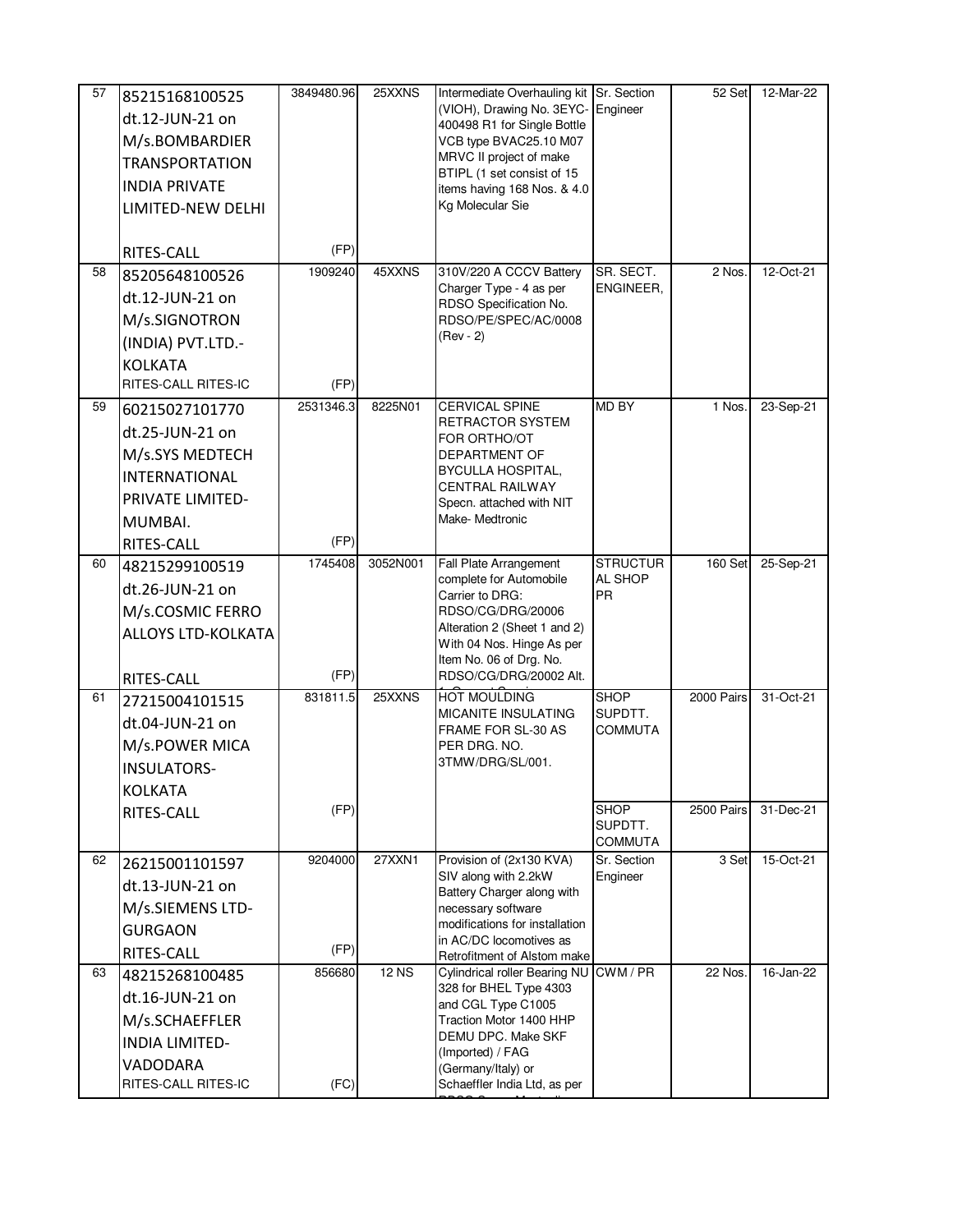| 64 | 56205631100678            | 3682056 | 2501NXX  | <b>BRAKE CONTROL</b>                                        | SSE(Pneuma              | 1 Set    | 17-Dec-21               |
|----|---------------------------|---------|----------|-------------------------------------------------------------|-------------------------|----------|-------------------------|
|    | dt.17-JUN-21 on           |         |          | SYSTEM INCLUDING                                            | tic)ELS BS              |          |                         |
|    | M/s.FAIVELEY              |         |          | DRIVERS VIGILANCE<br>CONTROL DEVICE FOR E-                  |                         |          |                         |
|    | <b>TRANSPORT RAIL</b>     |         |          | 70 SYSTEM FOR WAG-9                                         |                         |          |                         |
|    |                           |         |          | LOCOMOTIVES TO M/s                                          |                         |          |                         |
|    | <b>TECHNOLOGIES INDIA</b> |         |          | FTRTIL PART No.<br>FT0053084-100 AS PER                     |                         |          |                         |
|    | LIMITED-HOSUR             |         |          | CLW SPECIFICATION NO                                        |                         |          |                         |
|    |                           |         |          | CLW/MS/3/001 ALT 16.                                        |                         |          |                         |
|    | RITES-CALL                | (FP)    |          | Firm Offer -                                                |                         |          |                         |
| 65 | 91215253100303            | 2070900 | 45XXN1   | 1) Supply and<br>commissioning of GPS                       | Section<br>Engineer (US | 300 Nos  | $\overline{21}$ -Aug-21 |
|    | dt.22-JUN-21 on           |         |          | based tracking devices with                                 |                         |          |                         |
|    | M/s.PRIMESYS              |         |          | pre-installed SIM for                                       |                         |          |                         |
|    | <b>TECHNOLOGIES LLP-</b>  |         |          | monitoring of track patrolling                              |                         |          |                         |
|    | <b>AMRAVATI</b>           |         |          | along with mapping,<br>customization in software,           |                         |          |                         |
|    |                           |         |          | software installation.                                      |                         |          |                         |
|    |                           |         |          | Android App.                                                |                         |          |                         |
|    |                           |         |          |                                                             |                         |          |                         |
|    | RITES-CALL RITES-IC       | (FP)    | 45XXN2   | for 2 years -complete                                       |                         |          |                         |
|    |                           |         |          | service maintenance, report<br>generation and other repairs |                         |          |                         |
|    |                           |         |          | including material and                                      |                         |          |                         |
|    |                           |         |          | service part as per special                                 |                         |          |                         |
|    |                           |         |          | conditions and following -<br>Application software on       |                         |          |                         |
|    |                           |         |          | cloud subscription w                                        | Section                 |          |                         |
|    |                           |         |          |                                                             | Engineer (US            | 300 Set  | 21-Aug-21               |
| 66 | 56215246100719            | 504096  | 25XXNS   | SNAP ACTION MICRO                                           | <b>DRIVER</b>           | 100 Nos. | 24-Sep-21               |
|    | dt.25-JUN-21 on           |         |          | SWITCH TO SCHALTBAU                                         | <b>DESK</b>             |          |                         |
|    | M/s.B. KHANDELWAL         |         |          | TYPE S 800 D FOR WAP-<br>7/WAP-5                            |                         |          |                         |
|    | <b>METAL</b>              |         |          | LOCOMOTIVES.(TO BE                                          |                         |          |                         |
|    | <b>CORPORATION-</b>       |         |          | PROCURED FROM OEM                                           |                         |          |                         |
|    | <b>MUMBAI</b>             |         |          | OR THEIR AUTHORISED<br>DEALERS ONLY ). Make-                |                         |          |                         |
|    |                           |         |          | SCHALTBAU, Type: S800                                       |                         |          |                         |
|    | RITES-CALL RITES-IC       | (FP)    |          | d.                                                          |                         |          |                         |
| 67 | 42205014101805            | 3422944 | 35XXN01  | Set of spares for MEMU                                      | <b>DEE TRS</b>          | 1 Set    | 29-Apr-22               |
|    | dt.28-JUN-21 on           |         |          | Rake Traction Motor type                                    | KALWA                   |          |                         |
|    | M/s.BHEL-BHOPAL           |         |          | TM 4303 BY of BHEL make<br>as per annexure " A"             |                         |          |                         |
|    | RITES-CALL                | (FP)    |          | attached.                                                   |                         |          |                         |
| 68 | 92215236100379            | 826000  | 5601N01  | Track Magnet clamp                                          | Sr. Section             | 200 Set  | 26-Dec-21               |
|    |                           |         |          | assembly as per Drg.No. R-                                  | Engineer                |          |                         |
|    | dt.29-JUN-21 on           |         |          | ST-11463/1 (2) Small JAW                                    |                         |          |                         |
|    | M/s.AAKANKSHA             |         |          | Drg.No. R-ST-11463/2 (3)<br>Log Jaw Drg.No. R-ST-           |                         |          |                         |
|    | <b>STEEL AND</b>          |         |          | 11463/3 (4) Clamp for track                                 |                         |          |                         |
|    | <b>ENGINEERING CO.-</b>   |         |          | magnet Body Drg. No. R-ST-                                  |                         |          |                         |
|    | <b>MUMBAI</b>             |         |          | 11463/4 (5) Spring Washer<br>Drg.                           |                         |          |                         |
|    | RITES-CALL                | (FP)    |          |                                                             |                         |          |                         |
| 69 | 95186087100220            | 2647920 | 6012NS00 | Xing Bolt 25 mm x 320 mm<br>with Nut for Point & X-ing to   | SE(PWAY),<br>[STORES]   | 34 MT    | 08-Sep-21               |
|    | dt.29-JUN-21 on           |         |          | RDSO Drg. No. T- 11527                                      |                         |          |                         |
|    | M/s.KALINDI RAIL          |         |          | and Specification IRS: T-23-                                |                         |          |                         |
|    | UDYOG-HOWRAH              |         |          | 1967.                                                       |                         |          |                         |
|    | RITES-CALL                | (FP)    |          |                                                             |                         |          |                         |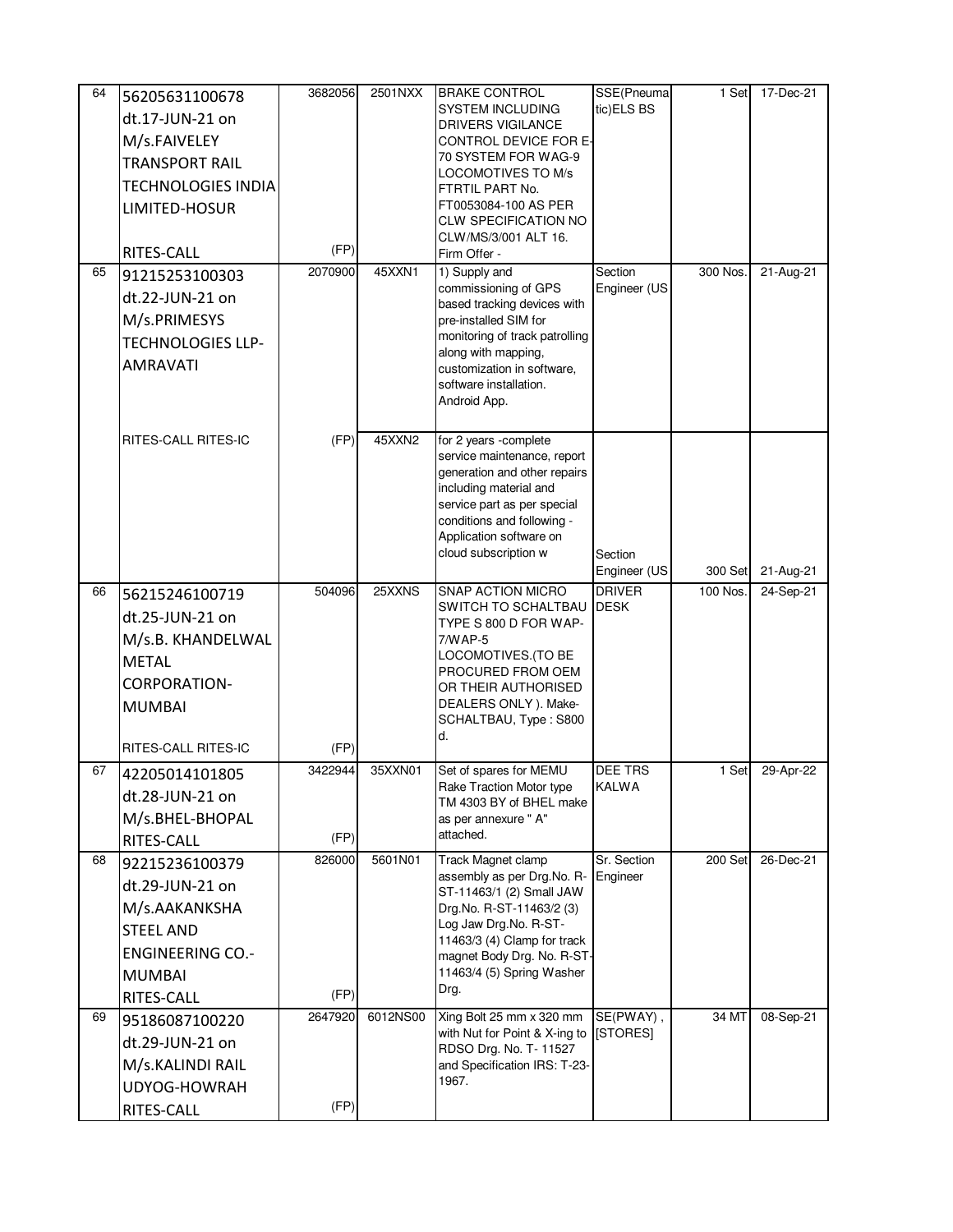| 70 | 95186085100224             | 3115200   | 6012NS00 | Xing Bolt 25 mm x 380 mm                               | SE(PWAY),                | 40 MT     | 29-Aug-21 |
|----|----------------------------|-----------|----------|--------------------------------------------------------|--------------------------|-----------|-----------|
|    | dt.29-JUN-21 on            |           |          | and Nut for Point & X-ing to<br>RDSO Drg. No. T -11533 | [STORES]                 |           |           |
|    | M/s.KALINDI RAIL           |           |          | and Specification IRS: T-23-                           |                          |           |           |
|    | UDYOG-HOWRAH               |           |          | 1967. MAKE OWN MAKE                                    |                          |           |           |
|    | RITES-CALL                 | (FP)      |          |                                                        |                          |           |           |
| 71 | 87205092100063             | 524160    | 33XXN195 | SPEED SENSOR (WITH 2 Sr.CDO LTT                        |                          | 6 Nos.    | 09-Jul-21 |
|    | dt.08-JUN-21 on            |           |          | METER CABLE) AS PER                                    |                          |           |           |
|    | M/s.ESCORTS                |           |          | <b>ESCORTS PART No.</b><br>3EB8342 FOR LHB             |                          |           |           |
|    | LIMITED-FARIDABAD          |           |          | COACHES (SAFETY AND                                    |                          |           |           |
|    |                            |           |          | PAC ITEM)                                              |                          |           |           |
|    | RITES-CALL                 | (FC)      |          |                                                        |                          |           |           |
| 72 | 85195260100524             | 1596000   | 45XXNS   | <b>BATTERY BOX</b><br>ASSEMBLY SCHEDULE                | SR. SECT.<br>ENGINEER,   | 50 Nos.   | 11-Dec-21 |
|    | dt.11-JUN-21 on            |           |          | OF INFRASTRUCTURAL                                     |                          |           |           |
|    | M/s.P. K. METAL            |           |          | <b>REQUIREMENTS FOR</b>                                |                          |           |           |
|    | <b>CASTING-BHOPAL</b>      |           |          | <b>STAINLESS STEEL</b><br>BATTERY BOX                  |                          |           |           |
|    | RITES-CALL                 | (FP)      |          | <b>COMPLETE AS PER</b>                                 |                          |           |           |
| 73 | 80215006201587             | 224234425 | 9211N42  | HIGH SPEED DIESEL OIL                                  | ASST.                    | 3446 KLTR | 31-Dec-21 |
|    | dt.12-JUN-21 on            |           |          | (HSD) CONFIRMING TO<br>IS:1460 (LATEST                 | EXEC.<br>MECH. EN        |           |           |
|    | M/s.RELIANCE               |           |          | REVISION) NOTE: The                                    |                          |           |           |
|    | <b>INDUSTRIES LTD-NAVI</b> |           |          | supply of products will be<br>subject to deviations /  |                          |           |           |
|    | <b>MUMBAI</b>              |           |          | relaxations as may be                                  |                          |           |           |
|    | RITES-CALL                 | (FP)      |          | authorised by MOP&NG                                   |                          |           |           |
| 74 | 80215006201594             | 250284187 | 9211N42  | HIGH SPEED DIESEL OIL                                  | ASST.                    | 3898 KLTR | 31-Dec-21 |
|    | dt.12-JUN-21 on            |           |          | (HSD) CONFIRMING TO<br>IS:1460 (LATEST                 | EXEC.<br>MECH. EN        |           |           |
|    | M/s.HINDUSTAN              |           |          | REVISION) NOTE: The                                    |                          |           |           |
|    | PETROLEUM                  |           |          | supply of products will be<br>subject to deviations /  |                          |           |           |
|    | <b>CORPORATION</b>         |           |          | relaxations as may be                                  |                          |           |           |
|    | LIMITED-MUMBAI             |           |          | authorised by MOP&NG                                   |                          |           |           |
|    | RITES-CALL                 | (FP)      |          | from time to time. However                             |                          |           |           |
| 75 | 60205050101608             | 4434080   | 8225N01  | PROCUREMENT OF                                         | MD BY                    | 1 Nos.    | 12-Sep-21 |
|    | dt.14-JUN-21 on            |           |          | <b>ANTERIOR SEGMENT</b><br><b>TOPOGRAPHY SYSTEM</b>    |                          |           |           |
|    | M/s.FLORA                  |           |          | FOR OPTHALMOLOGY                                       |                          |           |           |
|    | <b>MARKETING AND</b>       |           |          | DEPARTMENT OF<br><b>BYCULLA HOSPITAL</b>               |                          |           |           |
|    | SERVICES-MUMBAI            |           |          | Specification attached with                            |                          |           |           |
|    | RITES-CALL                 | (FP)      |          | NIT. Make / Model offered :                            |                          |           |           |
| 76 | 60205018101627             | 9735000   | 8225N01  | Procurement of High End<br>Electro Hydraulic Mobile OT | MD BY                    | 1 Nos.    | 15-Sep-21 |
|    | dt.15-JUN-21 on            |           |          | Table with Accessories for                             |                          |           |           |
|    | M/s.SURGICAL               |           |          | ORTHO/OT Department of                                 |                          |           |           |
|    | SYSTEMS-NEW DELHI          |           |          | Byculla Hospital.<br>Specification as per              |                          |           |           |
|    |                            |           |          | Annexure attached.                                     |                          |           |           |
|    | RITES-CALL                 | (FP)      |          | Make/Brand: Hill-Rom USA                               |                          |           |           |
| 77 | 56205632100677             | 3769392   | 2501NXX  | <b>COMPUTER</b><br>CONTROLLED BRAKE                    | SSE(Pneuma<br>tic)ELS BS | 1 Set     | 11-Aug-22 |
|    | dt.17-JUN-21 on            |           |          | SYSTEM (CCB 2) FOR                                     |                          |           |           |
|    | M/s.KNORR-BREMSE           |           |          | <b>WAG9 ELECTRIC</b>                                   |                          |           |           |
|    | INDIA PVT. LTD.-           |           |          | <b>LOCOMOTIVES AS PER</b><br>RDSO APPROVED KB          |                          |           |           |
|    | PALWAL                     |           |          | PIPING DIAGRAM                                         |                          |           |           |
|    | RITES-CALL                 | (FP)      |          | TA35177/11-WAG9 TO                                     |                          |           |           |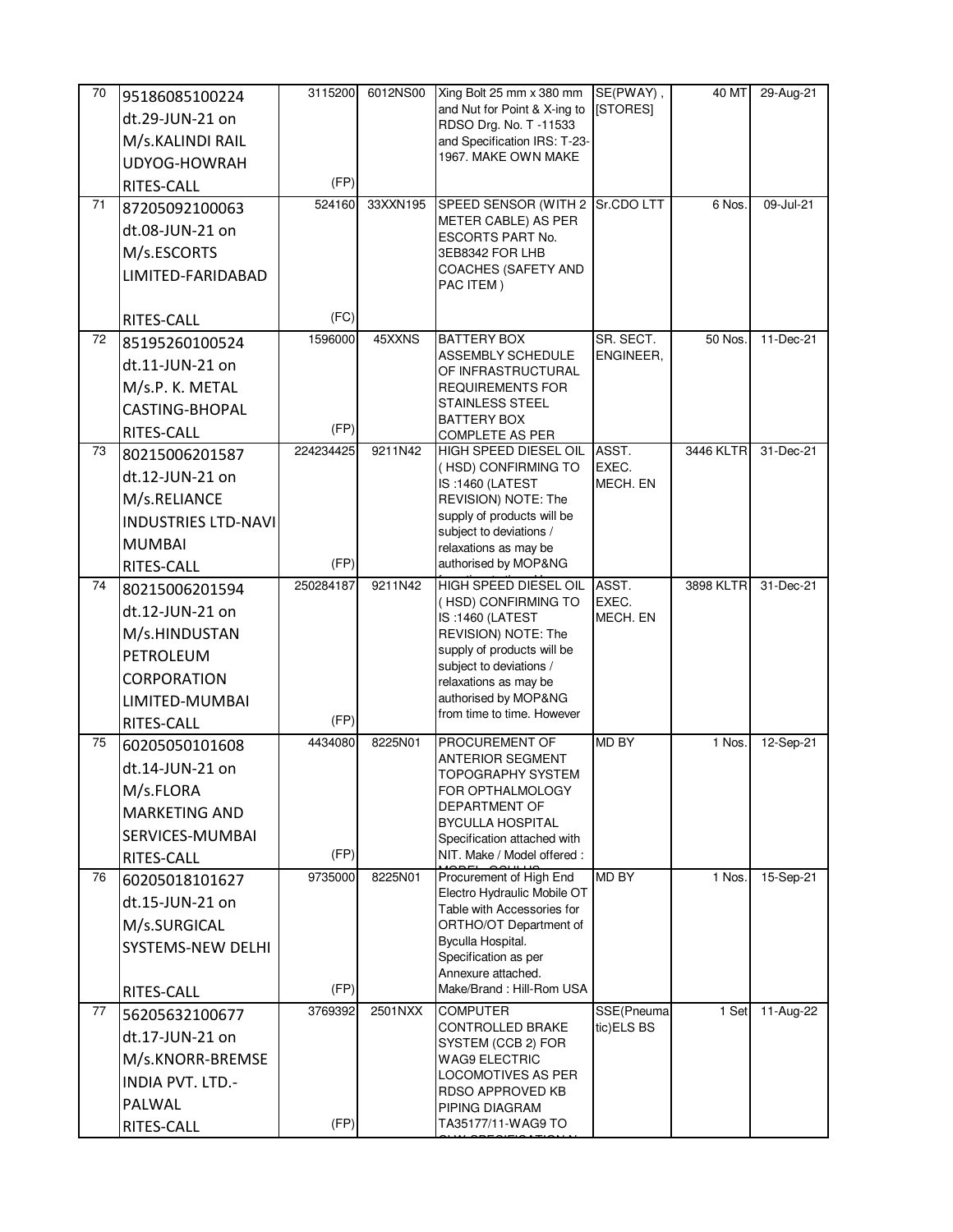| 78 | 56205634100679                          | 1685748  | 2501NXX  | Vacuum circuit breaker of                                   | SSE(TestRo      | 6 Nos.   | 02-Aug-21 |
|----|-----------------------------------------|----------|----------|-------------------------------------------------------------|-----------------|----------|-----------|
|    | dt.17-JUN-21 on                         |          |          | electric loco with single                                   | om)ELS BSL      |          |           |
|    | M/s.SCHNEIDER                           |          |          | interrupter as per CLW<br>specification No.                 |                 |          |           |
|    | <b>ELECTRIC</b>                         |          |          | CLW/ES/C/47 single bottle                                   |                 |          |           |
|    | <b>INFRASTRUCTURE</b>                   |          |          | or latest and incorporating<br>Rly Bd. letter no. 2007/Elec |                 |          |           |
|    | LIMITED-KOLKATTA                        |          |          | (TRS)/441/10 dated 06/02                                    |                 |          |           |
|    | RITES-CALL                              | (FC)     |          |                                                             |                 |          |           |
| 79 | 96215023100158                          | 571200   | 4735Nxx  | Supply, Erection, Testing &                                 | SECT.ENG.       | 1 Nos.   | 19-Nov-21 |
|    | dt.18-JUN-21 on                         |          |          | Commissioning of vertical                                   | ELEC./ MAI      |          |           |
|    | M/s.GRW PUMPS                           |          |          | turbine 22.5 HP Pump set<br>with suitable starter with      |                 |          |           |
|    | PRIVATE LIMITED-                        |          |          | necessary protection system                                 |                 |          |           |
|    | <b>KOLKATA</b>                          |          |          | for single phasing & dry run                                |                 |          |           |
|    | RITES-CALL                              | (FP)     |          | at Pandharpur pump house.<br>As per sp                      |                 |          |           |
| 80 | 85215105100588                          | 922760   | 47XXNXX  | Supply and commissioning                                    | DY.CME          | 2 Nos.   | 22-Aug-21 |
|    | dt.23-JUN-21 on                         |          |          | of IGBT based                                               | <b>SNPD</b>     |          |           |
|    | M/s.DATALOG                             |          |          | 310V/25AMPS Battery<br>charger Type - 3 As per              |                 |          |           |
|    | <b>CONTROLS AND</b>                     |          |          | RDSO specification no.                                      |                 |          |           |
|    | <b>SOLUTIONS PVT LTD-</b>               |          |          | RDSO/PE/SPEC/AC/0008                                        |                 |          |           |
|    | HYDERABAD.                              |          |          | (REV-2).                                                    |                 |          |           |
|    | RITES-CALL                              | (FP)     |          |                                                             |                 |          |           |
| 81 | 95186086100174                          | 1985940  | 6012NS00 | Xing Bolt 25 mm x 300 mm                                    | SE(PWAY),       | 25.5 MT  | 13-Aug-21 |
|    | dt.03-JUN-21 on                         |          |          | with Nut for Point & X-ing to                               | [STORES]        |          |           |
|    |                                         |          |          | RDSO Drg. No. T - 11525                                     |                 |          |           |
|    | M/s.KALINDI RAIL<br><b>UDYOG-HOWRAH</b> |          |          | and Specification IRS: T-23<br>1967. MAKE: OWN MAKE         |                 |          |           |
|    | RITES-CALL RITES-IC                     | (FP)     |          |                                                             |                 |          |           |
| 82 | 92215296100326                          | 737205   | 92NSN1   | <b>NEW RIBBONS FOR LIPI</b>                                 | <b>SR DIVL</b>  | 250 Nos. | 03-Jul-21 |
|    | dt.03-JUN-21 on                         |          |          | 6605/6610CHART                                              | <b>COMMERCI</b> |          |           |
|    | M/s.PAT AND                             |          |          | PRINTERS IN                                                 | AL M            |          |           |
|    | COMPANY-MUMBAI                          |          |          | MANUFACTURER'S<br>ORIGINAL PACKING                          |                 |          |           |
|    |                                         |          |          | ACCEPTED OFFER FOR                                          |                 |          |           |
|    | RITES-CALL                              | (FC)     |          | MAKE LIPI TALLY                                             |                 |          |           |
| 83 | 56205479100657                          | 5707520  | 25XXNS   | (Note: This tender is for                                   | <b>BOGIE AC</b> | 13 Set   | 26-Jul-21 |
|    | dt.10-JUN-21 on                         |          |          | Coach Set. One Coach Set                                    | LOCO            |          |           |
|    | M/s.SI AIR SPRINGS                      |          |          | contain four sets of<br><b>HIGHER CAPACITY AIR</b>          | W/SHOP          |          |           |
|    | PRIVATE LIMITED-                        |          |          | SPRING [180KN] TO                                           |                 |          |           |
|    | <b>MADURAI</b>                          |          |          | RDSO STR NO. C-K406                                         |                 |          |           |
|    | RITES-CALL                              | (FC)     |          | [REV.2] WITH<br>AMENDMENT NO.1 TO                           |                 |          |           |
| 84 | 60215029101616                          | 14514000 | 8225N01  | <b>CARTRIDGE BASED</b>                                      | MD BY           | 1 Nos.   | 31-Jul-21 |
|    | dt.14-JUN-21 on                         |          |          | <b>NUCLEIC ACID</b>                                         |                 |          |           |
|    | M/s.SUN MEDICAL                         |          |          | <b>AMPLIFICATION TEST</b><br>(CBNAAT-RT-PCR)                |                 |          |           |
|    | SYSTEMS-MUMBAI                          |          |          | <b>SYSTEM FULLY</b>                                         |                 |          |           |
|    | RITES-CALL RITES-IC                     | (FP)     |          | AUTOMATED MULTI<br>PARAMETER                                |                 |          |           |
| 85 | 38205002101626                          | 582400   | 31XXN01  | 140 KN Air spring assembly DEE TRS                          |                 | 4 Nos.   | 20-Sep-21 |
|    | dt.15-JUN-21 on                         |          |          | complete with emergency<br>spring as per RDSO, STRC-        | <b>KALWA</b>    |          |           |
|    | M/s.TAYAL AND CO-                       |          |          | K509 (Rev.2) and as per                                     |                 |          |           |
|    | <b>MOHALI</b>                           |          |          | firm's M/s Resistoflex drg                                  |                 |          |           |
|    | RITES-CALL                              | (FP)     |          | no. 0511042 issue " F" or<br>latest as approved BY          |                 |          |           |
|    |                                         |          |          |                                                             |                 |          |           |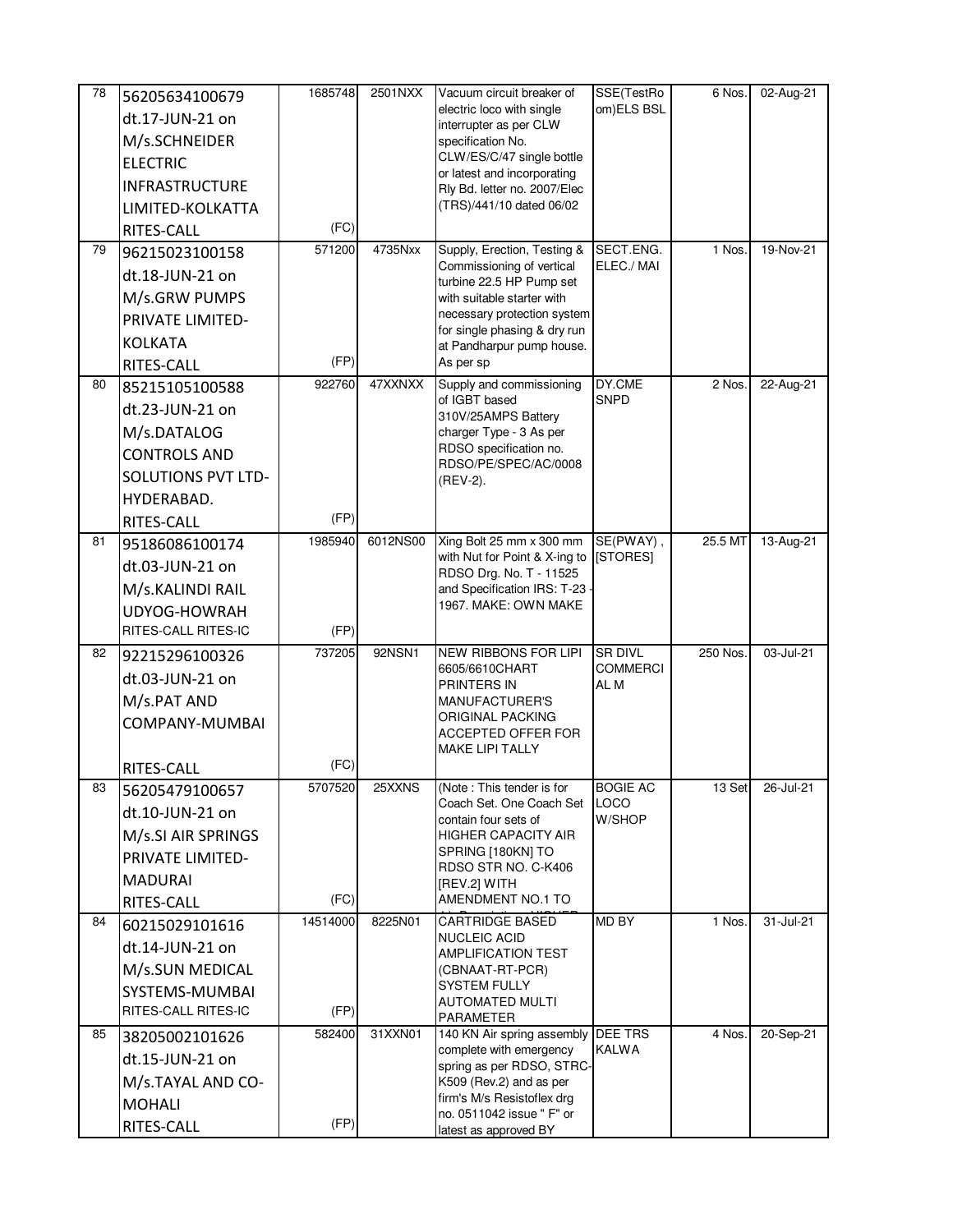| 86 | 48205376100503               | 1790886 | 1665N05  | Electric Motor driven Screw                              | DY.CME                        | 3 Nos.    | 21-Dec-21 |
|----|------------------------------|---------|----------|----------------------------------------------------------|-------------------------------|-----------|-----------|
|    | dt.21-JUN-21 on              |         |          | type Air Compressor<br>Capacity 100CFM along             | [OFFICE] PR                   |           |           |
|    | M/s.PACKING HOUSE-           |         |          | with Air Dryer, Air Filters, Air                         |                               |           |           |
|    | <b>MUMBAI</b>                |         |          | Receiver, Valves and                                     |                               |           |           |
|    | RITES-CALL                   | (FP)    |          | suitable Starter as per<br>technical specification       |                               |           |           |
| 87 | 85215135200586               | 1886150 | 43XXNS   | procurement of 35 nos. All in                            | CWM,                          | 35 Nos.   | 14-Aug-21 |
|    | dt.23-JUN-21 on              |         |          | One PCs with preloaded                                   | CARRIAGE                      |           |           |
|    | M/s.SHREE SHYAM              |         |          | Microsoft windows 10<br>professional Technical           | <b>WORKSH</b>                 |           |           |
|    | <b>ENTERPRISES-</b>          |         |          | Specifications:Motherboard                               |                               |           |           |
|    | <b>UDAIPUR</b>               |         |          | Chipset Series Intel H                                   |                               |           |           |
|    | RITES-CALL                   | (FP)    |          | Series, Intel B Series, Intel<br>Q Series, OEM Or higher |                               |           |           |
| 88 | 48215274100509               | 1034208 | 3052N001 | Lashing Channel, Item No.9                               | <b>STRUCTUR</b>               | 180 Nos.  | 22-Sep-21 |
|    | dt.24-JUN-21 on              |         |          | of RDSO/CG/DRG/20005                                     | AL SHOP                       |           |           |
|    | M/s.COSMOS                   |         |          | Alt-1. Delivery Schedule:<br>100 Nos. to be delivered at | PR                            |           |           |
|    | <b>CORPORATION-</b>          |         |          | Dy. CMM (M) Parel and 80                                 |                               |           |           |
|    |                              |         |          | Nos. to be delivered at                                  |                               |           |           |
|    | <b>MUMBAI</b>                | (FP)    |          | DYCMM(CWE)MATUNGA.                                       |                               |           |           |
| 89 | RITES-CALL<br>56215242100720 | 521560  | 2501NXX  | Driver display unit (DDU) as                             | SSE(Electron                  | 2 Nos.    | 24-Sep-21 |
|    |                              |         |          | per CLW spec                                             | ics)ELS                       |           |           |
|    | dt.25-JUN-21 on              |         |          | no.CLW/ES/3/0487. Make-                                  |                               |           |           |
|    | M/s.ADVANCED RAIL            |         |          | ARC Make - ARC.                                          |                               |           |           |
|    | <b>CONTROLS PRIVATE</b>      |         |          |                                                          |                               |           |           |
|    | LIMITED-BANGALORE            |         |          |                                                          |                               |           |           |
|    |                              | (FP)    |          |                                                          |                               |           |           |
| 90 | RITES-CALL                   | 971040  | 3810NXX6 | PU lining for Top and                                    | Sr. Section                   | 1000 Nos. | 08-Aug-21 |
|    | 93215144100229               |         |          | Bottom Housing for PU Pad                                | Engineer                      |           |           |
|    | dt.29-JUN-21 on              |         |          | (Set of PU Lining consisting                             |                               |           |           |
|    | M/s.ARYAN                    |         |          | of following items: a) Top<br>Housing Lining. Qty. 1     |                               |           |           |
|    | <b>EXPORTERS (P) LTD.-</b>   |         |          | No./Set . b) Bottom Housing                              |                               |           |           |
|    | <b>LUCKNOW</b>               |         |          | Lining - Qty.1 no./Set. as                               |                               |           |           |
|    | RITES-CALL                   | (FC)    |          | per Drg.no. AAL-                                         |                               |           |           |
| 91 | 56215021100606               | 4194900 | 25XXNS   | <b>VACUUM CIRCUIT</b><br><b>BREAKER (SINGLE</b>          | <b>SWITCH</b><br><b>GEAER</b> | 15 Nos.   | 30-Nov-21 |
|    | dt.02-JUN-21 on              |         |          | <b>BOTTLE) FOR ELECTRIC</b>                              |                               |           |           |
|    | M/s.AUTOMETERS               |         |          | LOCOS AS PER CLW<br>SPECN.NO. CLW/ES/C-47                |                               |           |           |
|    | ALLIANCE LTD-NOIDA           |         |          | ALT-FOR                                                  |                               |           |           |
|    |                              |         |          | LATEST. (MATERIAL IS                                     |                               |           |           |
|    | RITES-CALL                   | (FP)    |          | RESERVED FOR CLW                                         |                               |           |           |
| 92 | 91215089200271               | 1152000 | 83XXN01  | Fork Lift - Battery operated<br>Godrej 2 ton capacity    | EA TO DRM<br><b>PUNE</b>      | 1 Nos.    | 03-Sep-21 |
|    | dt.08-JUN-21 on              |         |          | <b>Electrical Forklift Truck</b>                         |                               |           |           |
|    | M/s.GODREJ AND               |         |          | Model GX 200E or Similar                                 |                               |           |           |
|    | <b>BOYCE</b>                 |         |          | as per the specification<br>attached.                    |                               |           |           |
|    | <b>MANUFACTURING</b>         |         |          |                                                          |                               |           |           |
|    | COMPANY LIMITED,             |         |          |                                                          |                               |           |           |
|    | <b>MUMBAI</b>                |         |          |                                                          |                               |           |           |
|    | RITES-CALL                   | (FP)    |          |                                                          |                               |           |           |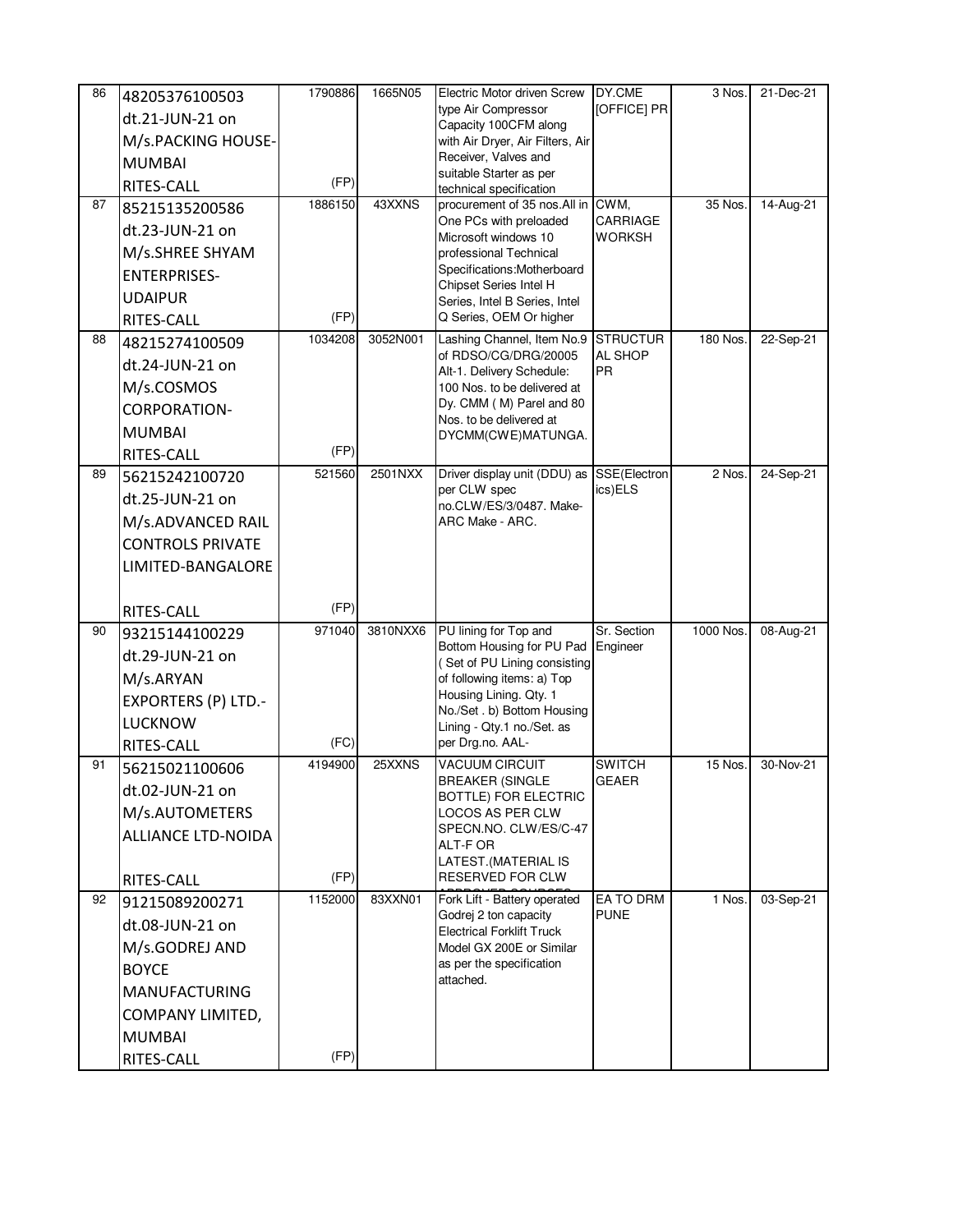| 93 | 50195083101574                        | 2984800   | 5679N001 | Top cover for medium size                                   | CWM(S&T)            | 1000 Set  | 08-Oct-21 |
|----|---------------------------------------|-----------|----------|-------------------------------------------------------------|---------------------|-----------|-----------|
|    | dt.10-JUN-21 on                       |           |          | weld less detachable<br>S.S.Location Box as per Drg BYCULLA | WS                  |           |           |
|    | M/s.ARUN                              |           |          | No. S&T/BY/DMLB-13C or                                      |                     |           |           |
|    | <b>ENGINEERING</b>                    |           |          | latest. 1 SET= (1 No Top                                    |                     |           |           |
|    | WORKS-MUMBAI                          |           |          | Cover and 2 No's side plate<br>$=$ Total 03 No's)           |                     |           |           |
|    | RITES-CALL                            | (FP)      |          |                                                             |                     |           |           |
| 94 | 80215006201588                        | 266363517 | 9211N42  | HIGH SPEED DIESEL OIL                                       | ASST.               | 4150 KLTR | 31-Dec-21 |
|    | dt.12-JUN-21 on                       |           |          | (HSD) CONFIRMING TO                                         | EXEC.               |           |           |
|    | M/s.RELIANCE                          |           |          | IS:1460 (LATEST<br>REVISION) NOTE: The                      | MECH. EN            |           |           |
|    | <b>INDUSTRIES LTD-NAVI</b>            |           |          | supply of products will be                                  |                     |           |           |
|    | <b>MUMBAI</b>                         |           |          | subject to deviations /                                     |                     |           |           |
|    | RITES-CALL                            | (FP)      |          | relaxations as may be<br>authorised by MOP&NG               |                     |           |           |
| 95 | 48215272100508                        | 1217160   | 3052N001 | Lashing Channel, Item No.3                                  | <b>STRUCTUR</b>     | 270 Nos.  | 22-Oct-21 |
|    | dt.24-JUN-21 on                       |           |          | of RDSO/CG/DRG/20005                                        | AL SHOP             |           |           |
|    | M/s.COSMOS                            |           |          | Alt.-1. Delivery Schedule:<br>150 Nos. to be delivered at   | <b>PR</b>           |           |           |
|    | <b>CORPORATION-</b>                   |           |          | Dy. CMM (M) Parel and                                       |                     |           |           |
|    | <b>MUMBAI</b>                         |           |          | 120 Nos. to be delivered at                                 |                     |           |           |
|    | RITES-CALL                            | (FP)      |          | DYCMM(CWE)MATUNGA.                                          |                     |           |           |
| 96 | 85215270100595                        | 784110    | 35XXNS   | Shrink ring for Siemens                                     | <b>S.S.I. [EMU]</b> | 300 Nos   | 25-Sep-21 |
|    | dt.25-JUN-21 on                       |           |          | traction motor as per                                       | <b>MTN</b>          |           |           |
|    | M/s.GENERAL AUTO                      |           |          | Handbook part number 3.12,<br>A5E00380708A /                |                     |           |           |
|    | <b>ELECTRIC</b>                       |           |          | A5E00380708                                                 |                     |           |           |
|    |                                       |           |          |                                                             |                     |           |           |
|    | <b>CORPORATION-</b>                   |           |          |                                                             |                     |           |           |
|    | <b>MUMBAI</b>                         | (PC)      |          |                                                             |                     |           |           |
| 97 | RITES-CALL                            | 1998920   | 4290N01  | PROVISION OF                                                | SR.SEC.EN           | 1 Nos.    | 29-Jul-21 |
|    | 92205643100378                        |           |          | UNDERGROUND CABLE                                           | G. (EL.MAIN         |           |           |
|    | dt.29-JUN-21 on                       |           |          | FAULT TRACER & FAULT                                        |                     |           |           |
|    | M/s.SUSTAIN                           |           |          | LOCATOR CONSISTING<br>OF THUMPER & PIN                      |                     |           |           |
|    | TECHNOLOGY-                           |           |          | POINTER AS PER SPECF.                                       |                     |           |           |
|    | <b>RAIGARH</b><br>RITES-CALL RITES-IC | (FP)      |          | <b>ATTACHED MAKE:-</b>                                      |                     |           |           |
| 98 |                                       | 1129744.6 | 5698NS02 | MEGGER, SONEL,<br>Block Input Output card (                 | Sr. Section         | 2 Nos.    | 29-Dec-21 |
|    | 92215244100381                        |           |          | <b>BLEA CARD</b> ) for Siemens                              | Engineer            |           |           |
|    | dt.29-JUN-21 on                       |           |          | MSDAC. ACCEPTED                                             |                     |           |           |
|    | M/s.GENERAL AUTO                      |           |          | OFFER MAKE SIEMENS                                          |                     |           |           |
|    | <b>ELECTRIC</b>                       |           |          |                                                             |                     |           |           |
|    | <b>CORPORATION-</b>                   |           |          |                                                             |                     |           |           |
|    | <b>MUMBAI</b>                         |           |          | Opto Coupler card Menu F1-                                  |                     |           |           |
|    | RITES-CALL                            | (FP)      | 56XXNS01 | F4 (Siemens Drg. No.                                        |                     |           |           |
|    |                                       |           |          | RSG/AWS/006 H1).                                            |                     |           |           |
|    |                                       |           |          | ACCEPTED OFFER MAKE Sr. Section<br>SIEMENS                  | Engineer            | 30 Nos.   | 29-Dec-21 |
| 99 | 95186091100221                        | 2647920   | 6012NS00 | Xing Bolt 25 mm x 160 mm                                    | SE(PWAY),           | 34 MT     | 28-Sep-21 |
|    | dt.29-JUN-21 on                       |           |          | with Nut for Point & X-ing to                               | [STORES]            |           |           |
|    | M/s.KALINDI RAIL                      |           |          | RDSO Drg. No. T - 11511<br>and Specification IRS: T-23-     |                     |           |           |
|    | UDYOG-HOWRAH                          |           |          | 1967. MAKE OWN MAKE                                         |                     |           |           |
|    | RITES-CALL                            | (FP)      |          | <b>ACCEPTED</b>                                             |                     |           |           |
|    |                                       |           |          | DESCRIPTION FISH BOLT                                       |                     |           |           |